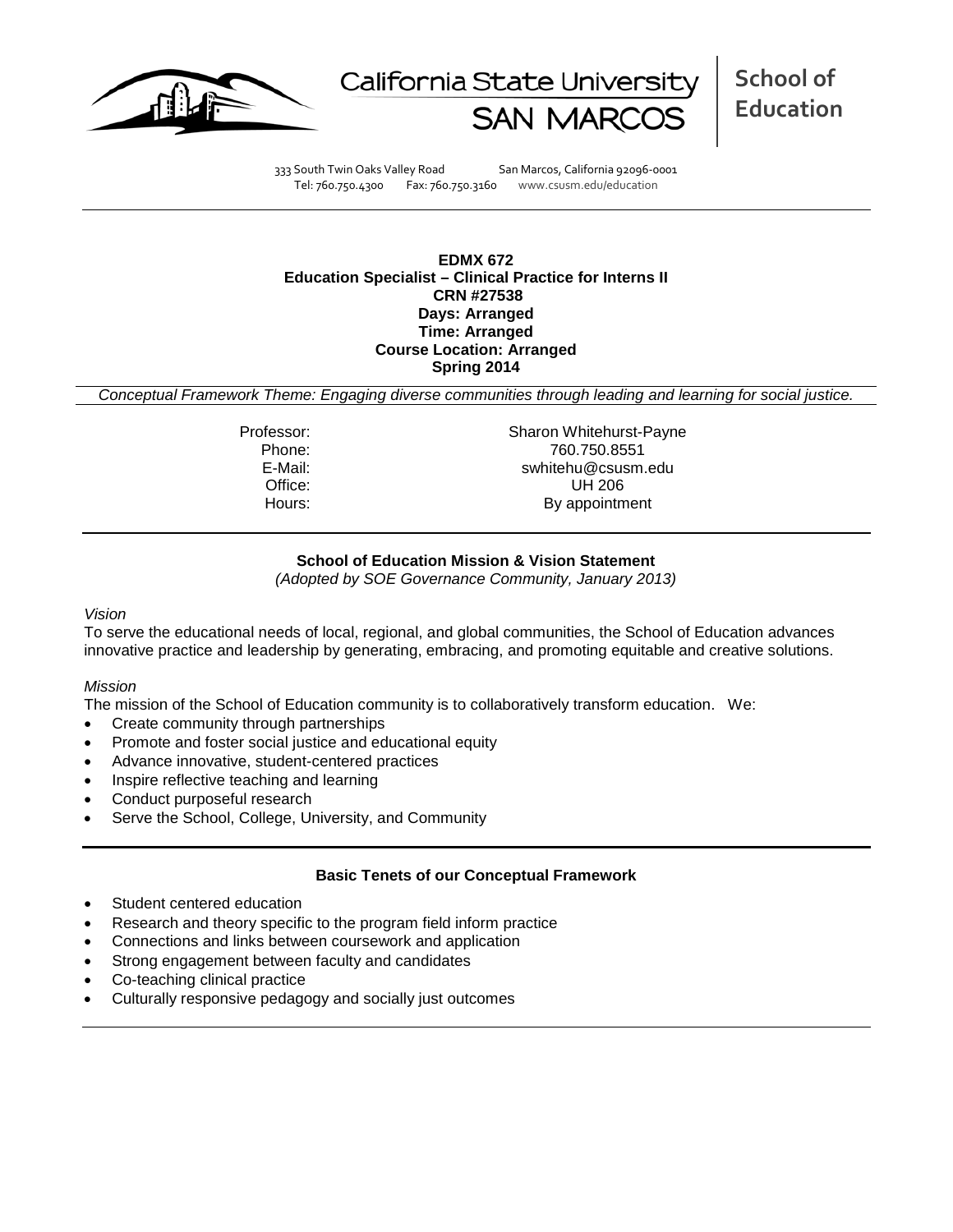## **Table of Contents**

| Ш                                                                                                         |  |
|-----------------------------------------------------------------------------------------------------------|--|
|                                                                                                           |  |
|                                                                                                           |  |
|                                                                                                           |  |
|                                                                                                           |  |
|                                                                                                           |  |
| Preliminary Education Specialist Documentation of Analysis of Functional Behavior Assessment and Positive |  |
|                                                                                                           |  |
|                                                                                                           |  |
|                                                                                                           |  |
|                                                                                                           |  |
|                                                                                                           |  |
|                                                                                                           |  |
|                                                                                                           |  |
|                                                                                                           |  |
|                                                                                                           |  |
|                                                                                                           |  |
|                                                                                                           |  |
|                                                                                                           |  |
|                                                                                                           |  |
|                                                                                                           |  |
|                                                                                                           |  |
|                                                                                                           |  |
|                                                                                                           |  |
|                                                                                                           |  |

## <span id="page-1-0"></span>**I. COURSE DESCRIPTION**

Intern teaching in a special education setting in selected K-12 schools under the supervision of a credential special education teacher and university supervisor. Includes participation in student teaching seminars. *This course is aligned with California's SB 2042 Standards. May not be taken for credit by students who have received credit for EDMX 664. Graded Credit/No Credit.*

## <span id="page-1-1"></span>**II. CLINICAL PRACTICE STUDENT LEARNING OUTCOMES**

#### **Students will, while employed as an Education Specialist intern:**

- assess and instruct students of various ages (Kindergarten to 22 years of age) and cultural/linguistic backgrounds with mild/moderate disabilities including students eligible under the federal disability categories of autism spectrum disorder, specific learning disabilities, mild to moderate mental retardation, serious emotional disturbance, and other health impairments (e.g., attention deficit disorder).
- demonstrate successful performance of the Mild/Moderate Education Specialist Teaching Performance Expectations as assessed using the *Cal State San Marcos Mild/Moderate Teaching Performance Expectations Clinical Practice Assessment* and/or the *Cal State San Marcos Clinical Practice Assessment Moderate/Severe Teaching Performance Expectations Clinical Practice Assessment* observation form.

#### **Student learning outcome assessment methods:**

Observations by university supervisor of clinical performance objectives and the 2010 California Commission on Teacher Credentialing (CCTC) Education Specialist Program Standards and Education Specialist Teaching Performance Expectations (ES TPEs).

Observations by the school-based cooperating teacher of clinical performance objectives and the CCTC Mild/Moderate ES TPEs.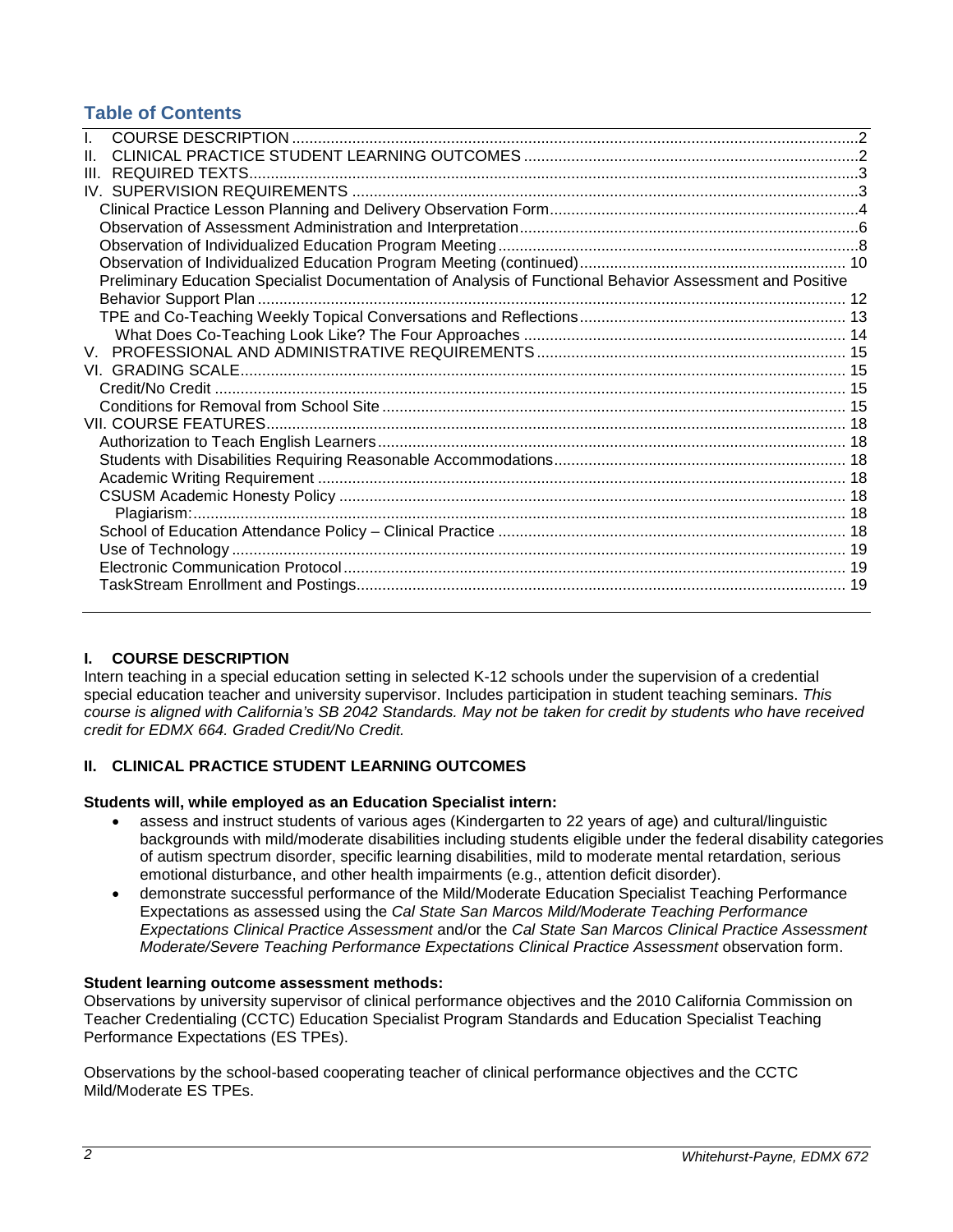Completion of an Individualized Transition Development Plan (ITDP) summarizing strengths and needs for continued professional growth regarding the ES TPES. The ITDP is developed with input from the candidate's university supervisor and cooperating teacher and is approved and signed by the candidate, the candidate's university supervisor, and the Education Specialist credential program coordinator or designee.

## <span id="page-2-0"></span>**III. REQUIRED TEXTS**

Because this is a supervised clinical experience, the materials for this class include the *Cal State San Marcos Teaching Performance Expectations Clinical Practice Assessment* observation form.

## <span id="page-2-1"></span>**IV. SUPERVISION REQUIREMENTS**

- 1. Each candidate in this clinical practice meets with a university clinical practice supervisor at least five times (inclusive of exit interview) to discuss clinical experiences in order expand the candidate's knowledge of various assessment and intervention techniques and to practice leading an Individual Educational Program plan meetings.
- 2. Each candidate engages in a minimum of 50 days (10 weeks) of supervised clinical practicum hours in one or more school setting in which students with mild and moderate disabilities are being educated and engagement in an observation of a community-based leisure time.
- 3. Each candidate is observed and provides documentation of the clinical experiences described in the TPEs through notations on the *Cal State San Marcos Teaching Performance Expectations Clinical Practice Assessment* observation form.
- 4. Each candidate produces a directed clinical practice portfolio that includes samples of assessments, lessons, IEP meeting participation, and other educational experiences supporting students with mild and moderate disabilities.
- 5. Each candidate is observed by the University Supervisor a) delivering formal lessons (at least 3), b) conducting a formal assessment, and c) conducting an IEP meeting. The candidate also designs/analyzes a PBS plan and explains involvement in its delivering. (See these supervisor observation forms on pages  $3 - 8$  of this syllabus.)
- 6. Each candidate produces an *Individualized Transition Development Plan* that summarizes strengths and areas of need for continued professional growth and that is signed by the candidate, the candidate's university supervisor, and the Education Specialist credential program coordinator or designee. This document is delivered to and assessed by the instructor of the EDMX 575 Education Specialist - Transition Development Plan Seminar.

## **SUPERVISOR OBSERVATION FORMS (On pages 4 – 12)**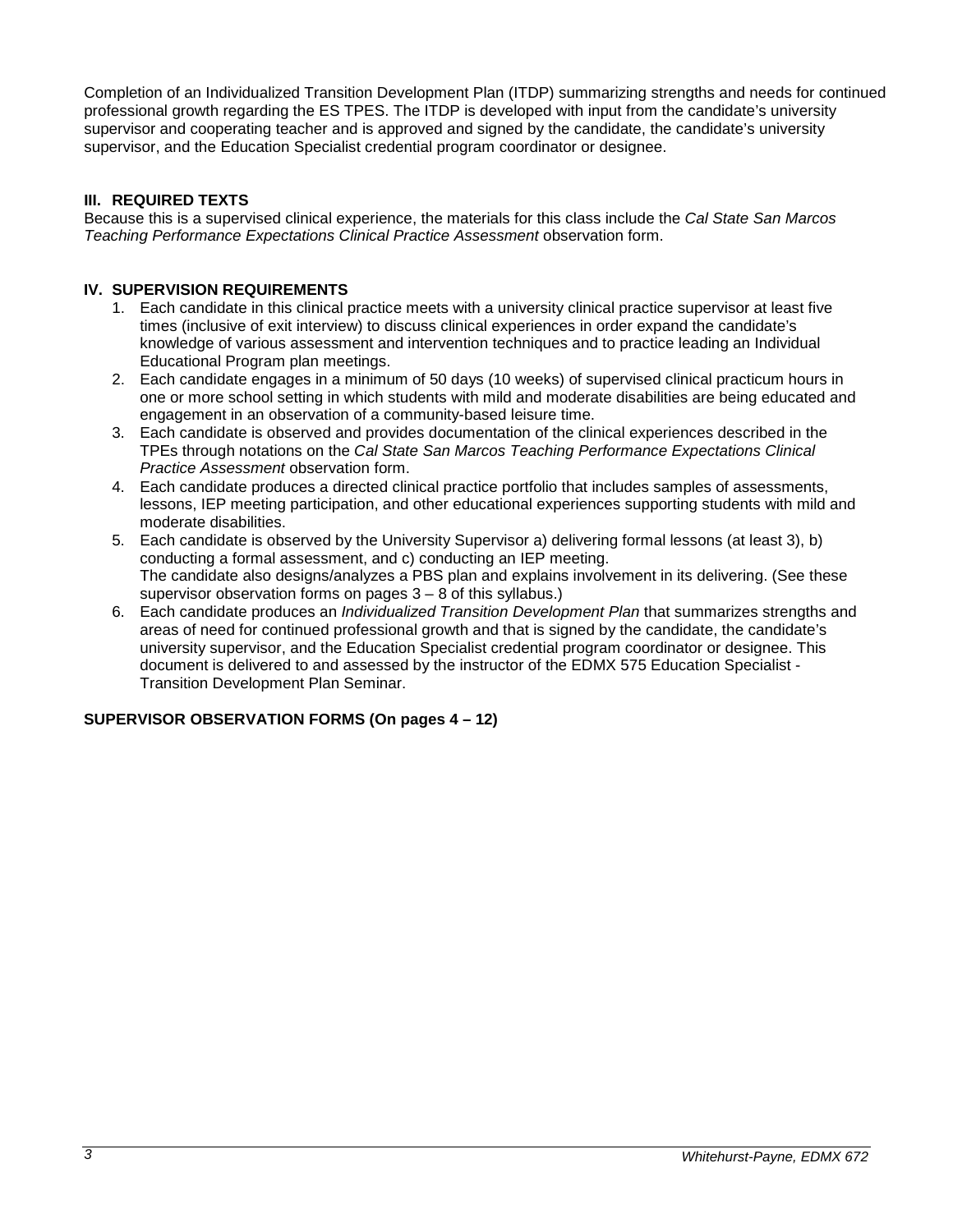<span id="page-3-0"></span>

| California State University<br><b>SAN MARCOS</b>                                                                                                                                                                                                               | <b>Preliminary Education Specialist</b><br><b>Clinical Practice Lesson Planning and Delivery Observation Form</b>                                                                                                                                                                                                                                                       |                                                                                                                 |  |
|----------------------------------------------------------------------------------------------------------------------------------------------------------------------------------------------------------------------------------------------------------------|-------------------------------------------------------------------------------------------------------------------------------------------------------------------------------------------------------------------------------------------------------------------------------------------------------------------------------------------------------------------------|-----------------------------------------------------------------------------------------------------------------|--|
| <b>Teacher Candidate:</b>                                                                                                                                                                                                                                      |                                                                                                                                                                                                                                                                                                                                                                         | Date:                                                                                                           |  |
| <b>School Site:</b>                                                                                                                                                                                                                                            |                                                                                                                                                                                                                                                                                                                                                                         | Setting:                                                                                                        |  |
| Supervisor:                                                                                                                                                                                                                                                    |                                                                                                                                                                                                                                                                                                                                                                         |                                                                                                                 |  |
| <b>TPEs Observed:</b><br>Instruction of S w/IEPs - TPE 1<br>Monitor during instruction - TPE 2<br>Interpret & use assessment - TPE 3<br>Making content accessible - TPE 4<br>Student engagement - TPE 5<br>Aware and responsive to students needs<br>Comments: | __Develop appropriate teaching - TPE 6<br>Differentiation for ELs - TPE 7<br>__Learning about students - TPE 8<br>Instructional planning - TPE 9<br>Instructional time - TPE 10<br>TPE 5, 10 & 11: Rapport and Room Environment: (Check observed, add others as seen)<br>Courteous, positive, active learning ___Clearly stated expectations ___Respectful interactions | Social environment - TPE 11<br>Prof, legal, ethical obligations-TPE 12<br>Reflective teaching & growth - TPE 13 |  |

**TPE 1, 4, 8, 9, & 10: Instructional Planning:** (Check observed, add others as seen) \_\_\_Works as a collaborative team member to plan instruction \_\_\_Lessons are based upon Common Core and/or other standards/frameworks \_\_\_Instruction based upon assessed knowledge of student(s)

**Comments:**

**TPE 1, 4, 5, 6, 7 & 10: Lesson Presentation/Implementation of Support:** (Check observed, add others as seen)

\_\_\_Uses universal strategies that are effective with a wide range of students \_\_\_Provides individualized accommodations, modifications, and supports \_\_\_Effective use of instructional time

\_\_\_Instruction/feedback/support is clear and consistent \_\_\_Materials are organized and used effectively **Comments:**

**TPE 1, 6, 9, & 11: Student Motivation and Behavioral Support:** (Check observed, add others as seen) \_\_\_Implements student's positive behavior support/intervention plan \_\_\_Motivates students by connecting to their interests \_\_\_Encourages involvement and excellence \_\_\_Provides feedback to student \_\_\_Uses reinforcement and other positive strategies \_\_\_Collects and analyses data related to positive behavior support/intervention plan **Comments:**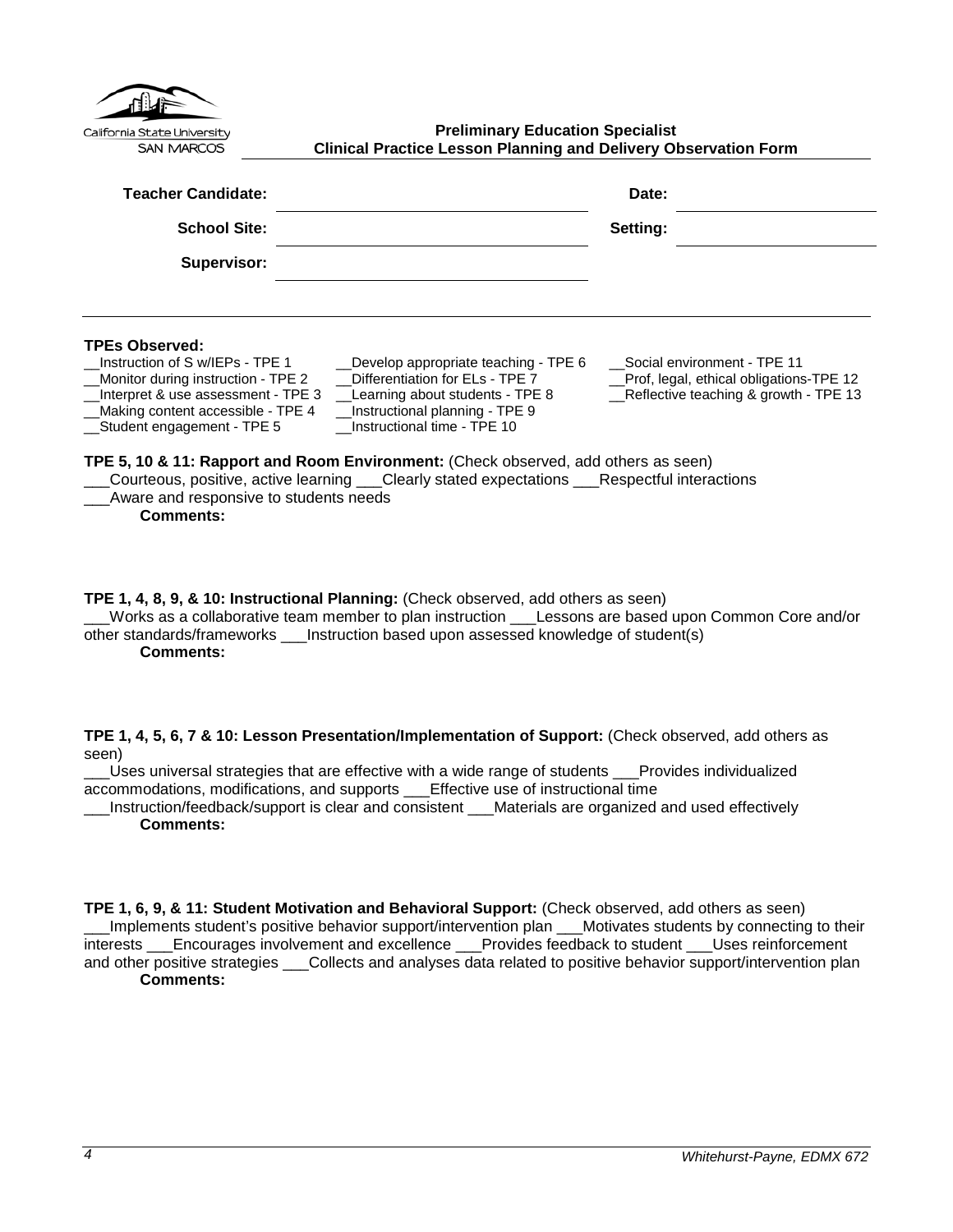| TPE 2 & 3: Assessment and Progress Monitoring: (Check observed, add others as seen)<br>Uses formal and informal assessments appropriately ___Consideration of appropriateness for diverse<br>population ___Utilizes formative and summative assessments ___Collects and analyzes ongoing data<br><b>Comments:</b>                                                                                                                     |       |
|---------------------------------------------------------------------------------------------------------------------------------------------------------------------------------------------------------------------------------------------------------------------------------------------------------------------------------------------------------------------------------------------------------------------------------------|-------|
| TPE 4 & 5: Cognitive Outcome: (Check observed, add others as seen)<br>Encourages and models critical thinking and problem-solving skills ___Fosters analysis and synthesis<br><b>Comments:</b>                                                                                                                                                                                                                                        |       |
| TPE 4, 5, 6, 11: Affective Outcome: (Check observed, add others as seen)<br>Encourages collaborative and independent learning ___Promotes community, self-esteem, and cooperation<br>Provides meaningful and relevant curriculum<br><b>Comments:</b>                                                                                                                                                                                  |       |
| TPE 1, 7, 8: Effective Outcome: (Check those observed, add others as seen)<br>__Respectfully teaches and communicates with students from diverse populations<br>Demonstrates understanding, appreciation, sensitivity for cultural heritage and community values<br>Plans lessons that encourage respect for human diversity<br><b>Comments:</b>                                                                                      |       |
| TPEs 12 and 13: Professional Behavior: (Check those observed, add others as seen)<br>Effective communication with families, administrators, paraeducators, supervisors and colleagues<br>Respects issues of confidentiality __Reflective practitioner __Able and willing to accept constructive critical<br>feedback ___Actively participates in school community ___Seeks professional development opportunities<br><b>Comments:</b> |       |
| <b>Other Supervisor Observations and Remarks:</b>                                                                                                                                                                                                                                                                                                                                                                                     |       |
| <b>Teacher Candidate Goal/Focus for next observation:</b>                                                                                                                                                                                                                                                                                                                                                                             |       |
| <b>Teacher Candidate</b><br>Signature:                                                                                                                                                                                                                                                                                                                                                                                                | Date: |
| <b>University Supervisor</b><br>Signature:                                                                                                                                                                                                                                                                                                                                                                                            | Date: |
| <b>Date/Time Next</b><br><b>Observation:</b>                                                                                                                                                                                                                                                                                                                                                                                          |       |
|                                                                                                                                                                                                                                                                                                                                                                                                                                       |       |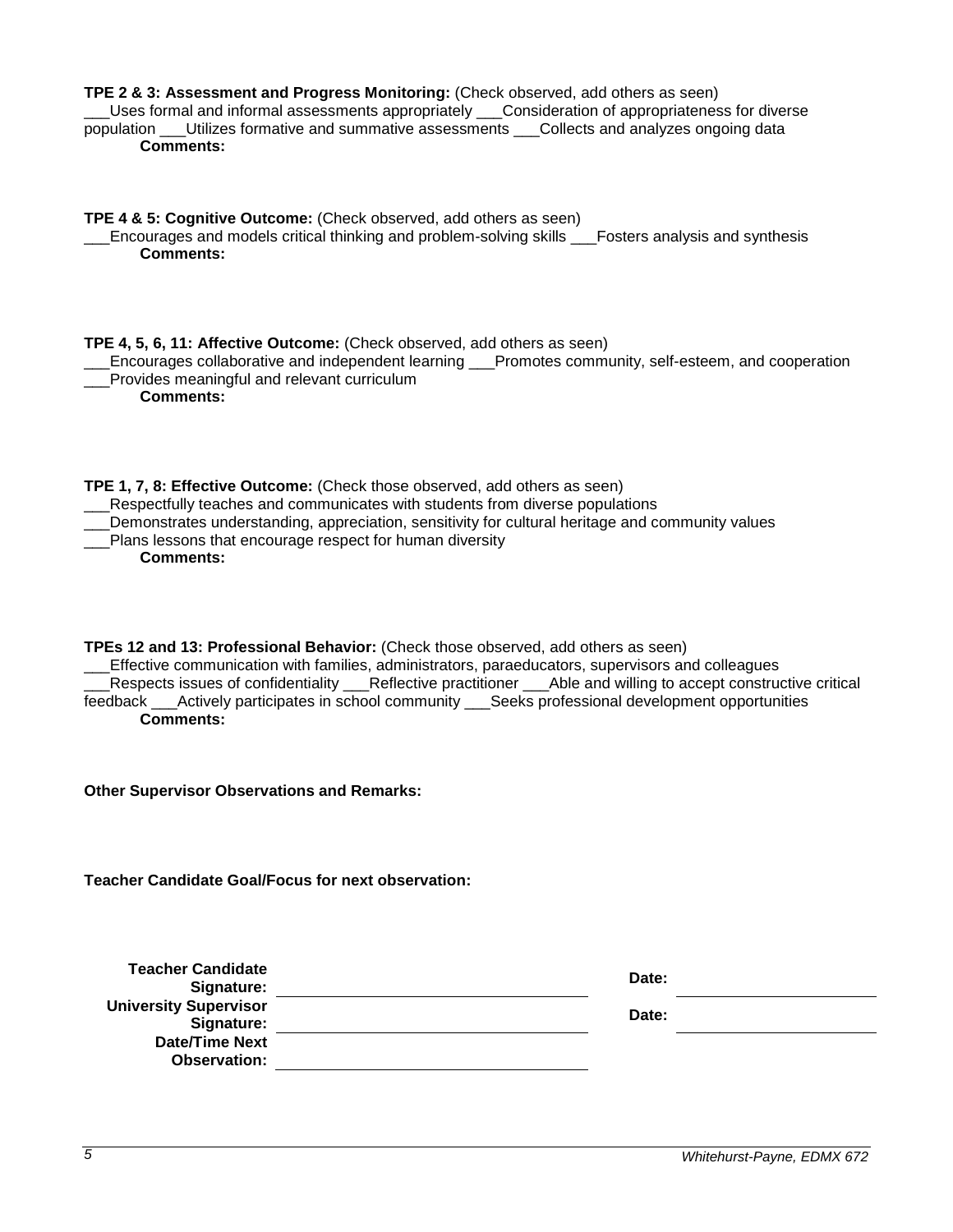

<span id="page-5-0"></span>**Education Specialist Credential Candidate Observation of Assessment Administration and Interpretation**

|  |  | <b>Organizational/Setting Data:</b> |  |
|--|--|-------------------------------------|--|
|--|--|-------------------------------------|--|

| <b>Teacher Candidate:</b> | Date/Time:      |  |
|---------------------------|-----------------|--|
| <b>School Site:</b>       | Grade<br>Level: |  |
| <b>Supervisor:</b>        |                 |  |

Type of Instrument: (e.g. Woodcock-Johnson III, WIAT, Brigance etc.)

Content/Level: (Math, Reading Comprehension, other)

\_\_\_Initial/Annual/Triennial/Transition/Other

Purpose of Assessment: (screening, identification, progress monitoring, etc.):

Setting of Assessment: (Describe where administered, physical room conducive for test environment)

#### **Observation of Assessment Administration Skills:**

Materials/Tools Present for Assessment:  $\Box$  Test Timer  $\Box$  Paper  $\Box$  Pencil  $\Box$  Other items

Time: (Begin – End)

Critical teaching behaviors observed during administration of assessment:  $\Box$  Explanation of test components  $\Box$ Divide test into sections  $\Box$  Inform student of next question  $\Box$  Visual/noise/activity distractions minimized

Professional/Affective Demeanor with student:  $\Box$ Places student at ease  $\Box$  Describes the structure of test  $\Box$  Engage in observation of student during assessment  $\Box$ Monitored breaks as needed  $\Box$  Provides timeframe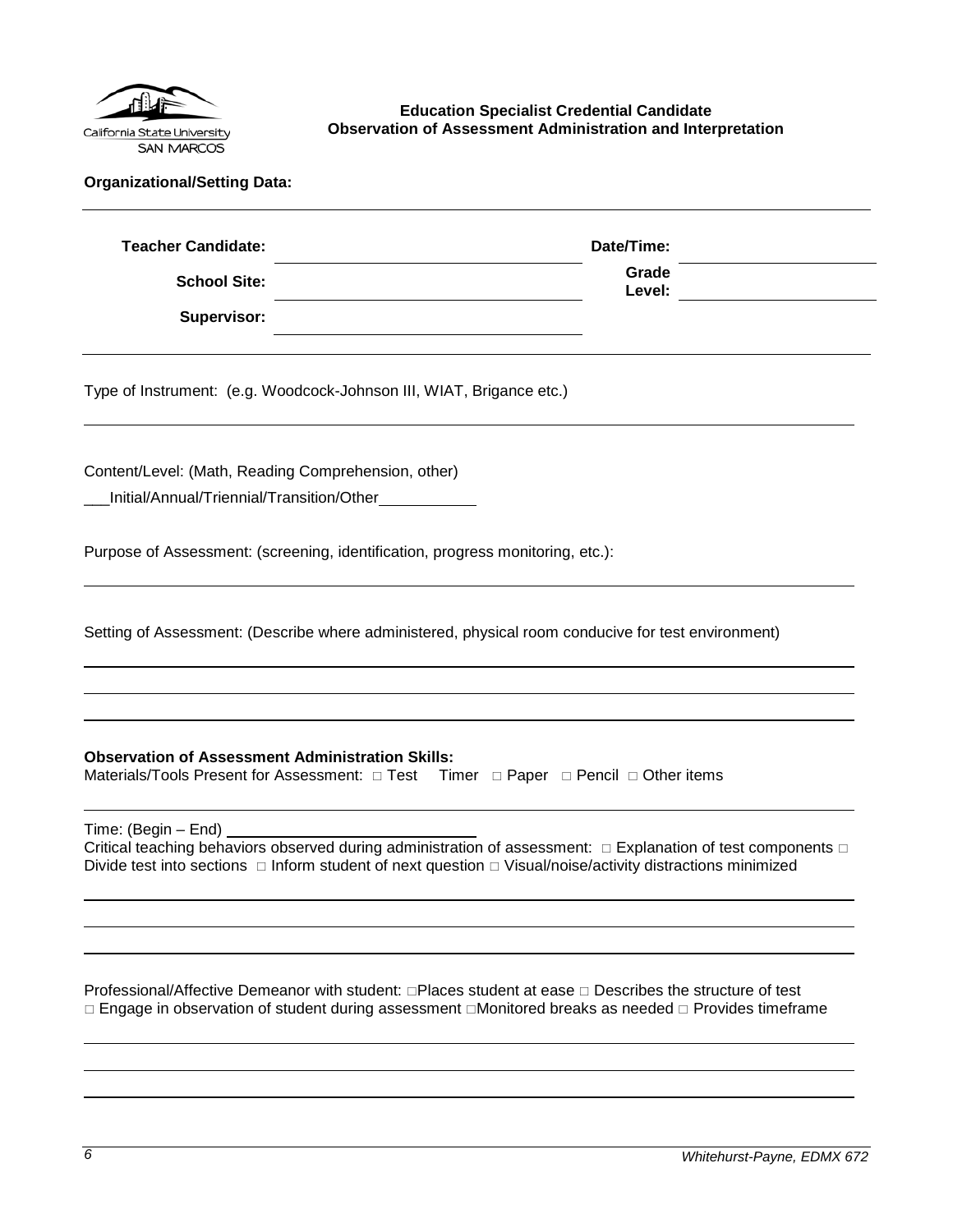## **Interpretation of Assessment Skills:**

Scoring/Compilation of data: Understands measurement components Gores w/o bias DPlots scores correctly

|                                                                                                                                                                                       | Written Analysis of Results: □Accurate, complete, objective language used □Avoids jargon □Includes strengths    |
|---------------------------------------------------------------------------------------------------------------------------------------------------------------------------------------|-----------------------------------------------------------------------------------------------------------------|
| Synthesizing data from this test with other assessment(s) elements into to written report for IEP form:<br>• Sensitive to legal aspects • Includes possible limitations of assessment | • Accuracy of all findings • Includes ELL when indicated • Thoughtful interpretation • Follows logical sequence |
| <b>Reflection and Skill Refinement Recommendations:</b><br>Potential Goals for candidate:                                                                                             |                                                                                                                 |
| <b>Additional Supervisor Remarks:</b>                                                                                                                                                 |                                                                                                                 |
|                                                                                                                                                                                       |                                                                                                                 |
| <b>Review/Debrief Meeting Verification Signatures:</b>                                                                                                                                |                                                                                                                 |
| <b>Teacher Candidate</b><br>Signature:                                                                                                                                                | Date:                                                                                                           |
| <b>University Supervisor</b><br>Signature:                                                                                                                                            | Date:                                                                                                           |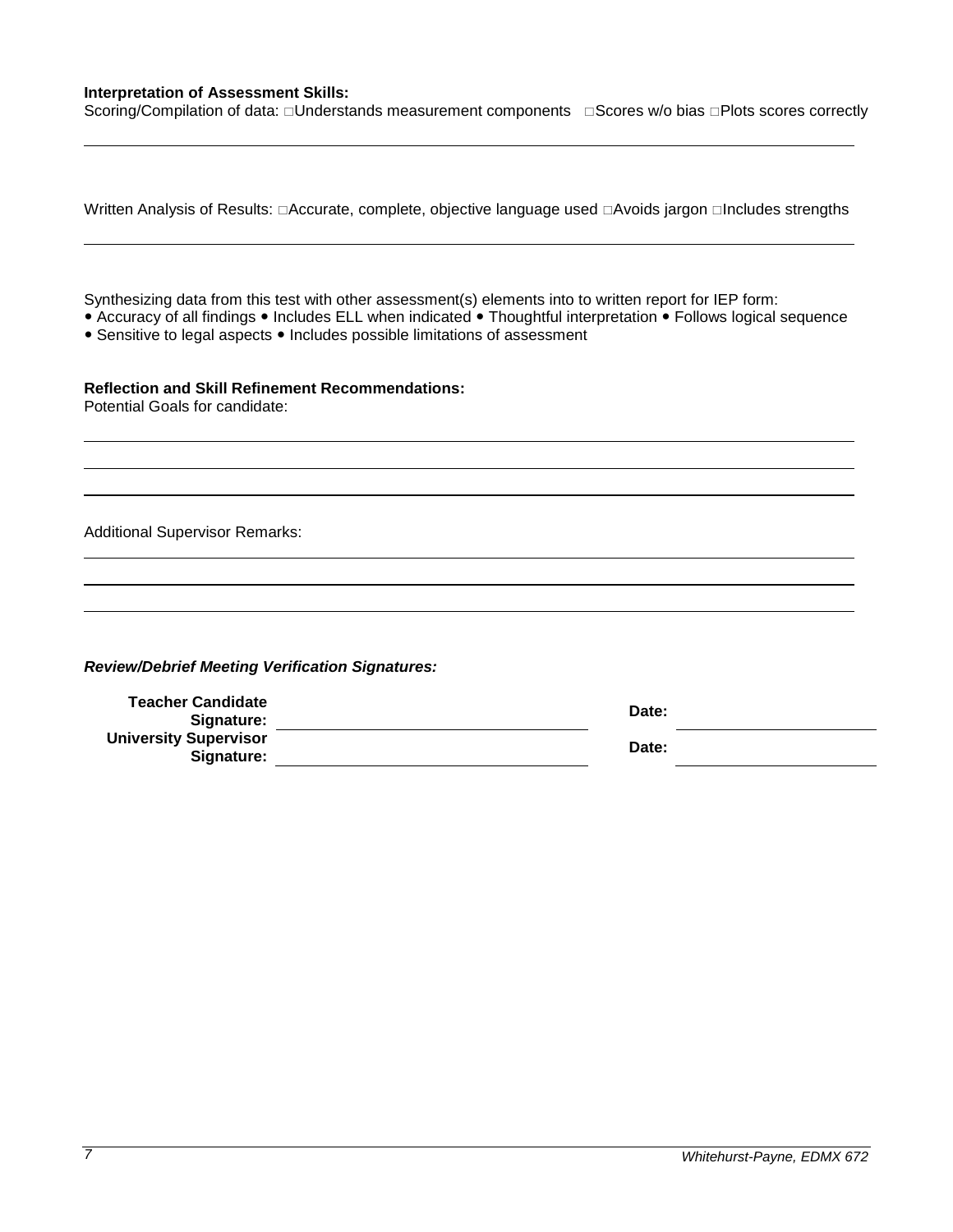

## <span id="page-7-0"></span>**Education Specialist Credential Candidate Observation of Individualized Education Program Meeting**

**Observation Setting Data:** 

| <b>Teacher Candidate:</b><br><b>Name/Position:</b>                     | <b>School Name:</b><br><b>Observer</b> |                                                                                                                      |                  | Date/Time<br>of Mtg.:<br><b>District:</b> |
|------------------------------------------------------------------------|----------------------------------------|----------------------------------------------------------------------------------------------------------------------|------------------|-------------------------------------------|
| Type of meeting:                                                       | $\square$ Initial                      | $\Box$ Annual                                                                                                        | $\Box$ Triennial |                                           |
| IEP Team Attendees (List names / positions of each):<br>$\blacksquare$ |                                        | <u> 1980 - Jan Samuel Barbara, martin din shekara ta 1980 - An tsara tsara tsara tsara tsara tsara tsara tsara t</u> |                  |                                           |
| п                                                                      |                                        |                                                                                                                      |                  |                                           |
| п                                                                      |                                        |                                                                                                                      |                  |                                           |
|                                                                        |                                        |                                                                                                                      |                  |                                           |

## **Introduction & Agenda Details Observed (as handled by candidate):**

• Introductions of all and description of purpose of meeting described • Copy of Agenda provided to all • Time parameters reviewed • Procedural Safeguards discussed • Copy of assessment results available for parent(s) • Reviewed page 1 w/parent(s) /teachers for accurate information • Used jargon-free language throughout • Maintained eye contact w all members of IEP team • Interpreter seated at next to parent(s) to translate as needed

Observations/Recommendations:

- . .
- **Meeting Component Delivery Observations (as handled by candidate):**

Assessment Review . Present levels of performance reviewed and interpreted w/o jargon. • Assessments described and interpreted for understanding by all • Questions regarding assessment process encouraged/answered

Comments/Recommendations:

- :
- .

.

: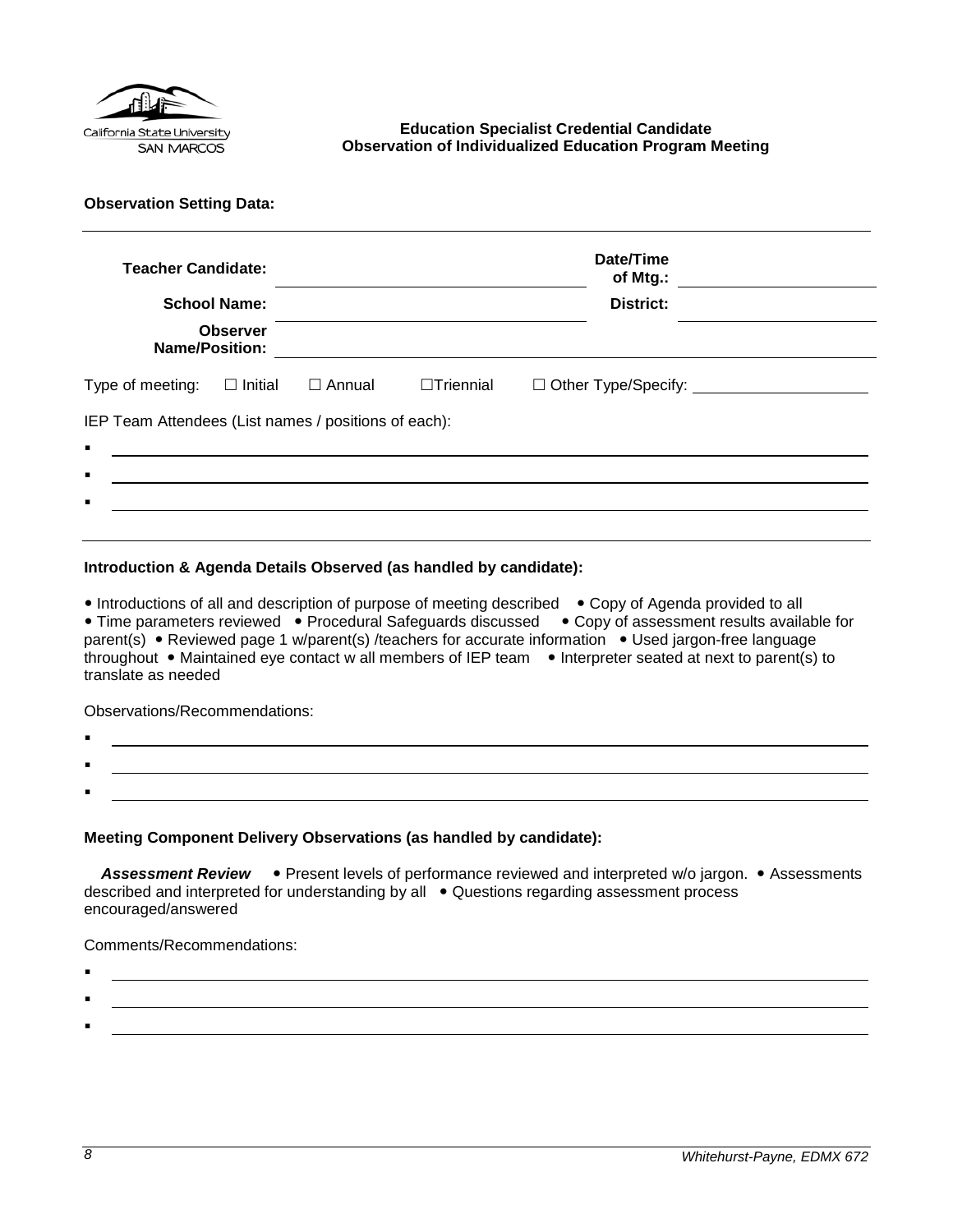**Recommendations Developed by Team •** Description of Supplementary aids and services as needed • Measurable annual goals established and agreed upon by all present. • Benchmarks and/or progress monitoring methods established • Student inclusion discussed in areas of • general education inclusion • extracurricular activities • non-academic activity recommendations

Comments/Recommendations:

- $\blacksquare$
- $\blacksquare$
- :

**Service Delivery Model & Placement •** Assessment accommodations provided/described if needed • Supplemental Aids/assistive technology described/provided if needed • Other supplemental services described as needed • Group decision regarding placement • Clear descriptions of services provided in specific placement options • All information in IEP accurately explained • Checked for parental understanding throughout meeting • Parent(s) part of IEP Team discussion, not spectator(s)

Comments/Recommendations:

.

:

# .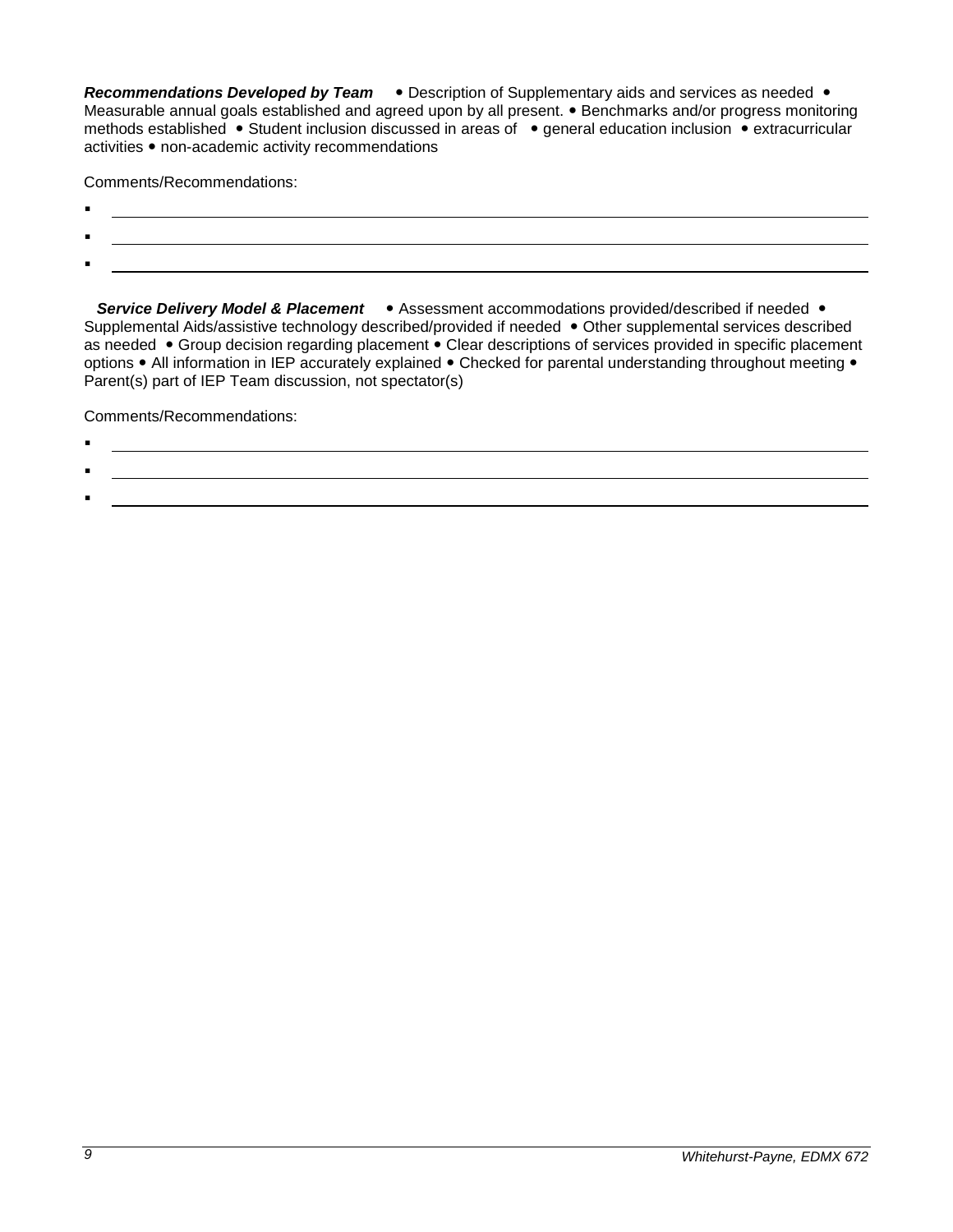

<span id="page-9-0"></span>**Next Steps & Closing Signatures** . Description of timeline for service delivery to begin; where and how managed • Team Meeting Notes read back to parent(s) prior to obtaining signatures • Offer of FAPE included and documented in Team Meeting Notes page . All signatures obtained at close of meeting . Parent(s) provided copy of IEP documents at close of meeting (not next day)

Comments/Recommendations:

- $\blacksquare$
- .
- :

## **Overall IEP Team Meeting Administration & Management Observations:**

*Facilitation of meeting* • confidence level • knowledge of material • professional demeanor • sensitivity to confidential concerns • Handled ethical points of concern appropriately • Placed IEP team members at ease

Comments/Recommendations:

 $\blacksquare$ : .

Candidate strengths/competencies demonstrated during meeting:

 $\blacksquare$ : <u> 1989 - Johann Stoff, amerikansk politiker (d. 1989)</u> :

Cooperating Teacher or other IEP Team Professional Observations/Comments:

. :

## **Verification of IEP Competency Signatures:**

| <b>Credential Candidate/Print Name</b> | Credential Candidate Signature       | Date |
|----------------------------------------|--------------------------------------|------|
| <b>Cooperating Teacher/Print Name</b>  | <b>Cooperating Teacher Signature</b> | Date |
| University Supervisor/Print Name       | University Supervisor Signature      | Date |

: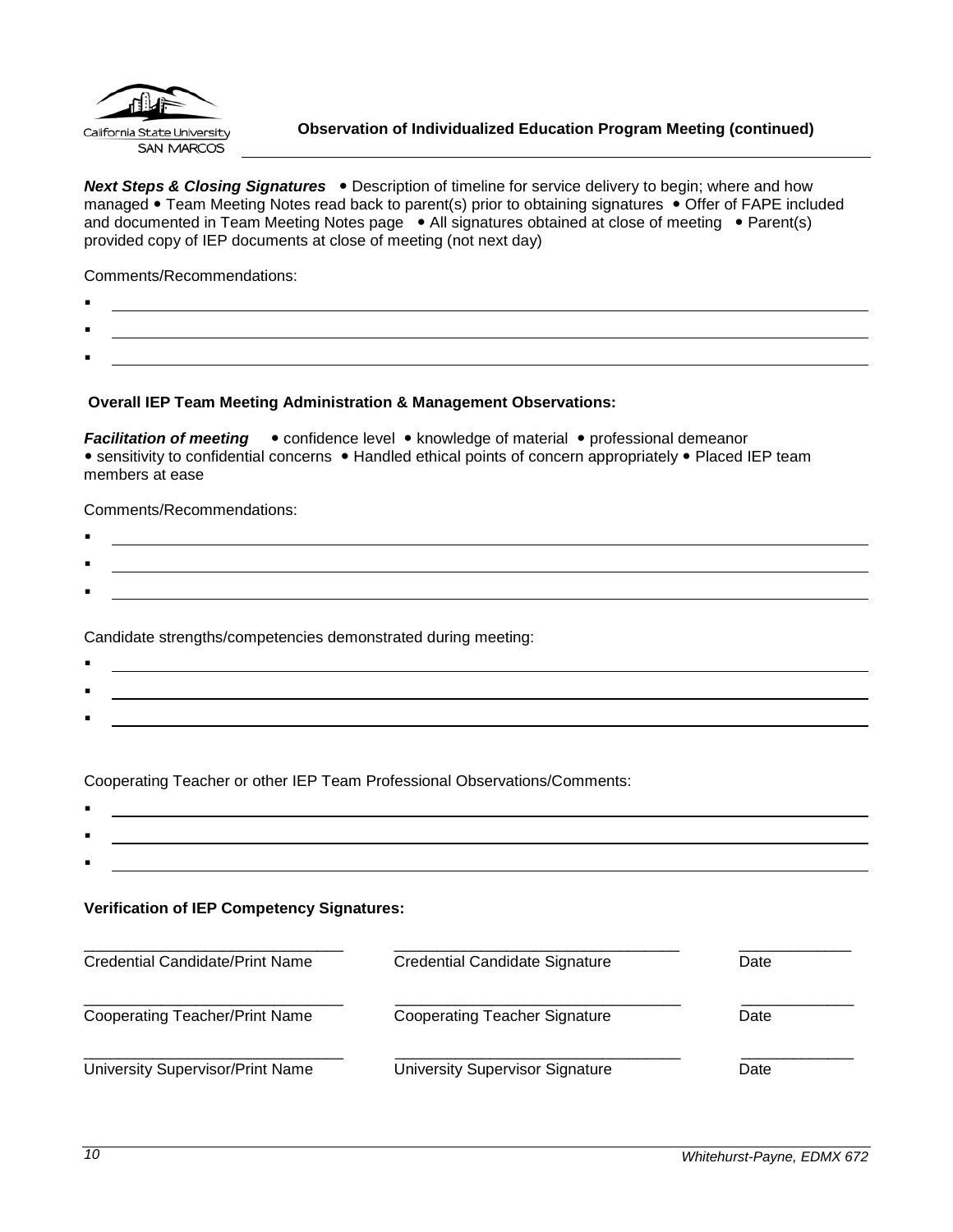|                | *Next Observation of IEP Meeting as required by School or Supervisor: Date_________ Time_______                      |  |
|----------------|----------------------------------------------------------------------------------------------------------------------|--|
|                | Specific administration and delivery steps and competencies to be addressed:                                         |  |
| ٠              | <u> Andreas Andreas Andreas Andreas Andreas Andreas Andreas Andreas Andreas Andreas Andreas Andreas Andreas Andr</u> |  |
| $\blacksquare$ |                                                                                                                      |  |
| $\blacksquare$ | <u> 1989 - Johann Stoff, amerikansk politiker (d. 1989)</u>                                                          |  |
| ٠              | <u> 1989 - Johann Stoff, amerikansk politiker (d. 1989)</u>                                                          |  |
| ٠              | <u> Alexandria de la contrada de la contrada de la contrada de la contrada de la contrada de la contrada de la c</u> |  |
| $\blacksquare$ | and the control of the control of the control of the control of the control of the control of the control of the     |  |
| $\blacksquare$ |                                                                                                                      |  |
|                |                                                                                                                      |  |

 $\blacksquare$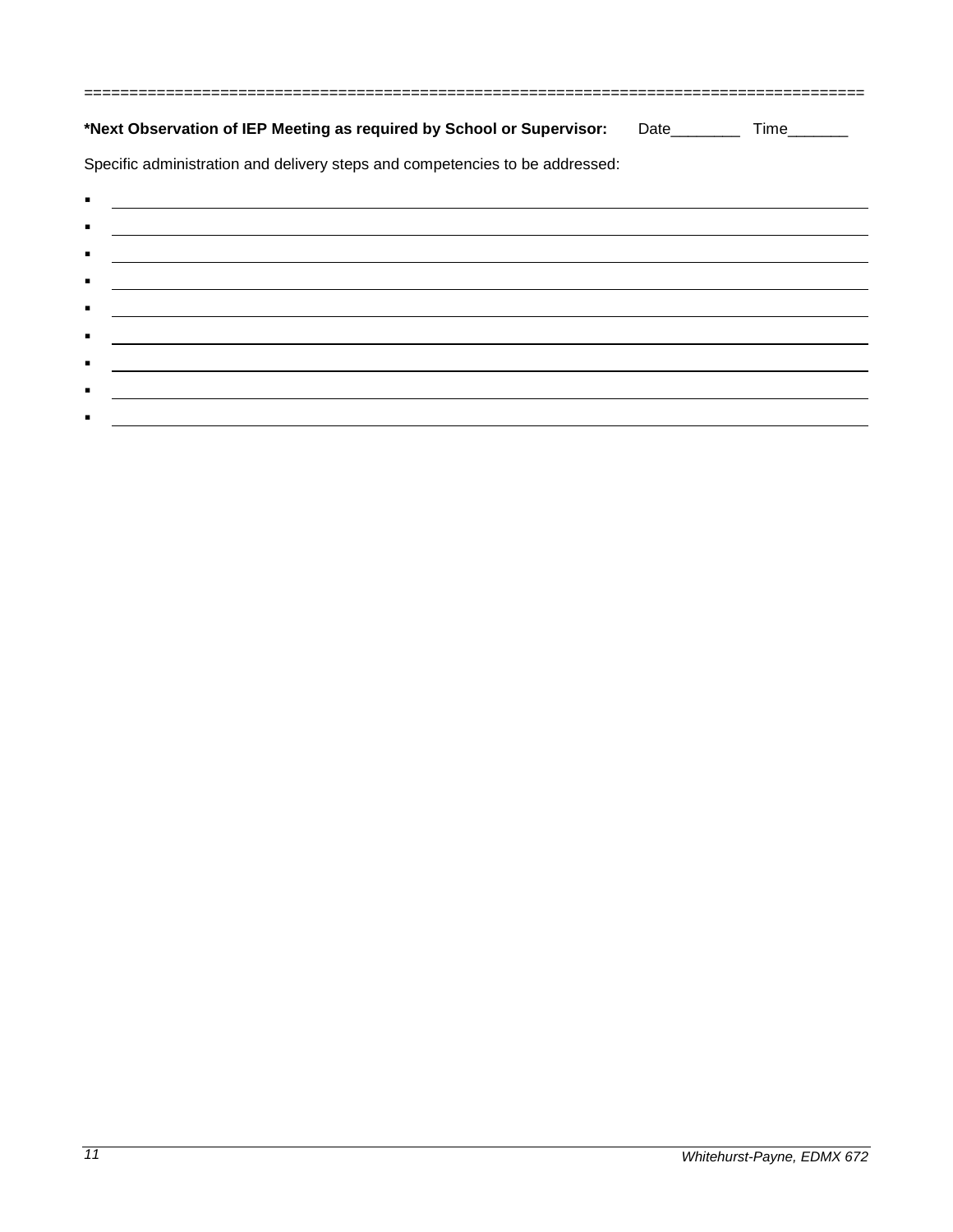

<span id="page-11-0"></span>**Preliminary Education Specialist Clinical Practice Assessment for Functional Behavior Assessment and Positive Behavior Support Plan**

| <b>Teacher Candidate:</b>   | Date:       |  |
|-----------------------------|-------------|--|
| <b>School Site:</b>         | Setting:    |  |
| <b>Cooperating Teacher:</b> | Supervisor: |  |
|                             |             |  |

#### **Does the FBA/PBSP have these features?**

#### **PART I - GENERAL STUDENT AND TEAM INFORMATION**

- 1. Student Information Identified
- 2. \_\_\_\_ Behavior of Concern (Briefly Stated)
- 3. \_\_\_\_ Reasons for Developing Behavior Support Plan Identified
- 4. \_\_\_\_ "Global" Contextual Background Information is Complete
- 5. \_\_\_\_ Assessment Techniques and Methods Use to Examine and Analyze Behavior are Determined

#### **PART II - FUNCTIONAL BEHAVIORAL ASSESSMENT**

- 6. \_\_\_\_ Setting Events/Antecedents are Identified
- 7. \_\_\_\_ Specific Behavior (Operationally Defined) and Baseline Data Identified
- 8. \_\_\_\_ Consequences Identified
- 9. \_\_\_\_ Hypothesized Purpose of Behavior Identified
- 10. \_\_\_\_ Rationale for Hypothesized Function of Behavior is Identified

#### **PART III - POSITIVE BEHAVIOR SUPPORT INTERVENTION PLAN DEVELOPMENT**

#### 11. Intervention/Prevention Strategies (make problem behavior irrelevant)

- Setting Event Strategies
- \_\_\_\_\_ Setting Event Strategies Address Hypothesized Function
- \_\_\_\_\_ Antecedent Strategies
- \_\_\_\_\_ Antecedent Strategies Address Hypothesized Function
- 12. Intervention/Prevention Strategies (make problem behavior inefficient and replacement behavior effective)
	- Teaching and Reinforcement of Replacement Behavior/Skills Identified
	- \_\_\_\_\_Teaching and Reinforcement of Replacement Behavior/Skills Address Hypothesized Function
	- \_\_\_\_\_ Strategies to Alter Consequences Identified
	- Strategies to Alter Consequences Address Hypothesized Function

#### 13. Intervention/Foundational Issues to Improve Quality of Life

- Strategies to Improve Quality of Life Identified
- Strategies to Improve Quality of Life Address Hypothesized Function
- 14. \_\_\_\_\_ Evaluation and Monitoring System Identified
- 15.\_\_\_\_\_ Persons Involved and Responsibilities Identified
- 16. Follow-Up Timeline Determined

**Teacher Candidate Involvement in PBS Design and Delivery:**

**Supervisor Observations and Remarks:**

| <b>Teacher Candidate Signature:</b>                 | Date: |  |
|-----------------------------------------------------|-------|--|
| <b>University Supervisor</b><br>Signature:          | Date: |  |
| Date/Time of Next<br><b>Observation/Visitation:</b> |       |  |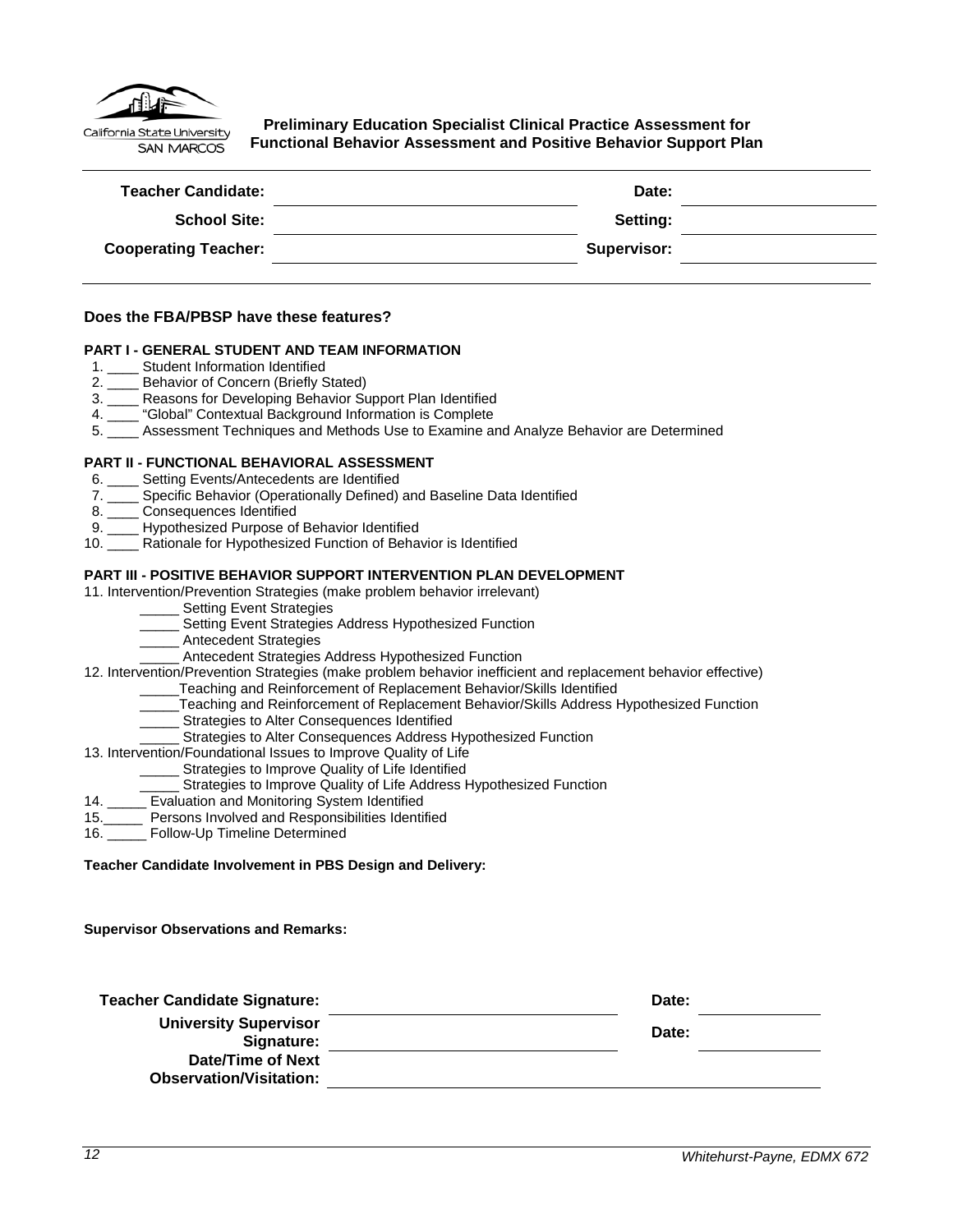## **Education Specialist Mild/Moderate Clinical Practice TPE and Co-Teaching Weekly Topical Conversations and Reflections**

<span id="page-12-0"></span>**Candidate: Cooperating Teacher (CT): University Supervisor (US):**

**TPE Instructions:** To ensure that both the candidate and the intern support provider have a clear and shared understanding of each TPE expectation and that they expressly discuss how each TPE could be demonstrated by the candidate in the clinical setting, the following timetable is recommended for examining and discussing TPE items on the *Education Specialist TPE Clinical Practice Assessment.* Please indicate the week and date of clinical practice that each set of TPEs is examined. Please pay particular attention to the noted TPE elements, which have been identified as highpriority topics for research, discussion, and application in clinical practice.

|                                                                                                                                     | Week/Date Examined<br><b>Suggested Week</b>      |
|-------------------------------------------------------------------------------------------------------------------------------------|--------------------------------------------------|
| TPE 1: Specific Pedagogical Skills for Subject Matter Instruction                                                                   | Week 1                                           |
| TPE 2: Monitoring Student Learning During Instruction                                                                               | Week 1                                           |
| TPE 3: Interpretation and Use of Assessments                                                                                        | Week 2                                           |
| TPE 3.1 Know how to assess and identify students whose cultural, ethnic,                                                            |                                                  |
| gender, or linguistic differences may be confused with a disability                                                                 |                                                  |
| TPE 4: Making Content Accessible                                                                                                    | Week <sub>2</sub>                                |
| TPE 5: Student Engagement                                                                                                           | Week 2                                           |
| TPE 6: Developmentally Appropriate Teaching Practices                                                                               | Week 3<br>Week 3                                 |
| TPE 7: Teaching English Learners<br>TPE 7.2 Using ELD principles/practices, has students express understanding in a variety of ways |                                                  |
| and uses primary language resources (e.g., peers, books, students' primary language skills,                                         |                                                  |
| paraeducators) to develop academic language and comprehension and knowledge of core                                                 |                                                  |
| curriculum content                                                                                                                  |                                                  |
| TPE 8: Learning about Students                                                                                                      | Week 3                                           |
| TPE 9: Instructional Planning                                                                                                       | Week 4                                           |
| TPE 9.3 Effectively trains, supervises, and/or uses paraeducators and other                                                         |                                                  |
| personnel (e.g., related service providers, peer tutors) to help students achieve                                                   |                                                  |
| goals                                                                                                                               |                                                  |
| TPE 10: Instructional Time                                                                                                          | Week 4                                           |
| <b>TPE 11: Social Environment</b>                                                                                                   | Week 4                                           |
| TPE 11.4 Knows how to develop and implement a Positive Behavior Support Plan,                                                       |                                                  |
| an individual student contract, and participate in school-wide PBS processes                                                        |                                                  |
| TPE 12: Professional, Legal, and Ethical Obligations                                                                                | Week 5                                           |
| TPE 12.3 Knows and uses district guidelines to report suspected cases of child abuse, neglect, or sexual                            |                                                  |
| harassment                                                                                                                          |                                                  |
| <b>TPE 13: Professional Growth</b>                                                                                                  | Week 5                                           |
|                                                                                                                                     |                                                  |
| Weekly Reflection Instructions: Weekly, discuss with and e-mail your CT and US responses to the following:                          |                                                  |
|                                                                                                                                     |                                                  |
| 1.<br>An affirming or "aha" moment in my teaching this week was                                                                     |                                                  |
| Based upon the learning and responses of students, what I am most proud of this week is                                             |                                                  |
| 2.<br>My biggest challenge this week was                                                                                            |                                                  |
| Based upon the learning and responses of students, if I could repeat this week, what I would I do differently is                    |                                                  |
|                                                                                                                                     |                                                  |
| Co-teaching approaches my CT (and others, such as paraeducator) and I used this week were:<br>3.                                    |                                                  |
|                                                                                                                                     |                                                  |
| <b>Supportive</b><br>l led                                                                                                          | CT led                                           |
| ___I led planning<br><b>Parallel</b>                                                                                                | ___We jointly planned ___My CT planned           |
| ___I led, my CT complemented ____ My CT led, I complemented<br>Complementary                                                        |                                                  |
| Guided by CT<br>Team                                                                                                                | We jointly planned & delivered instruction       |
|                                                                                                                                     |                                                  |
| <b>Notes to Self:</b>                                                                                                               |                                                  |
| Help I would like<br>4. A question I have                                                                                           | A requested focus of the next observation<br>is: |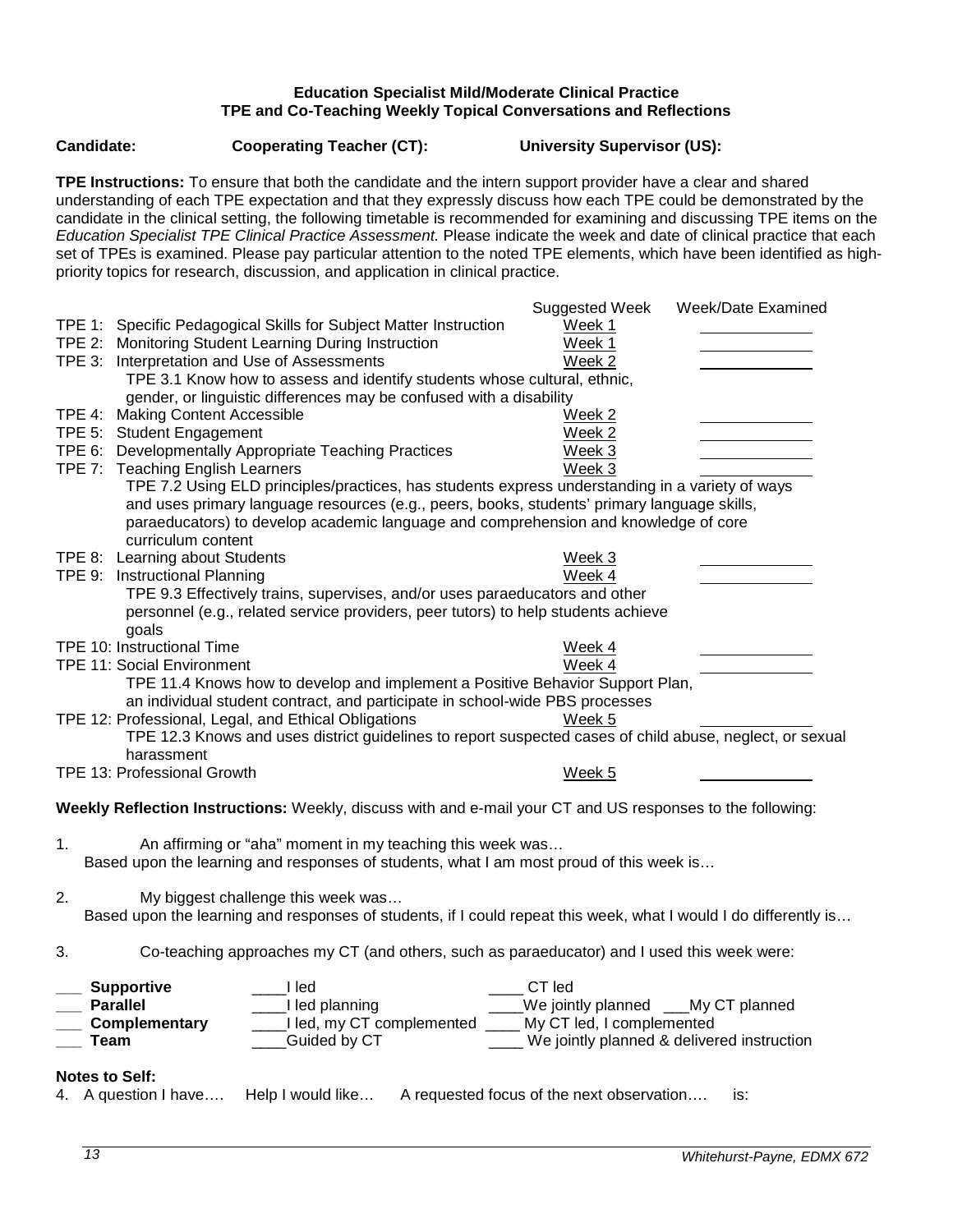## **What Does Co-Teaching Look Like? The Four Approaches**

<span id="page-13-0"></span>Co-teaching has many faces. Teachers experienced in teaching in diverse classrooms report using four approaches to co-teaching – supportive, parallel, complementary, and team.

## **SUPPORTIVE**

Supportive co-teaching is when one teacher takes the lead instructional role and the other(s) rotates among the students providing support. The co-teacher(s) taking the supportive role watches and listens as students work together, stepping in to provide one-to-one tutorial assistance when necessary while the other co-teacher continues to direct the lesson. Teachers new to co-teaching or who are short of planning time often begin with this approach.

## **PARALLEL**

Parallel co-teaching is when two or more people work with different groups of students in different sections of the classroom. Co-teachers may rotate among the groups; and, sometimes there may be one group of students that works without a co-teacher for at least part of the time. Teachers new to co-teaching often begin with this approach. Key to parallel co-teaching is that each co-teacher eventually works with every student in the class.

#### **COMPLEMENTARY**

Complementary co-teaching is when co-teachers do something to enhance the instruction provided by the other co-teacher(s). For example one co-teacher might paraphrase the other co-teacher's statements or model notetaking skills on a transparency. Sometimes, one of the complementary co-teaching partners pre-teaches the small group social skill roles required for successful cooperative group learning and then monitors as students practice the roles during the lesson taught by the other co-teacher. As co-teachers gain in confidence and acquire knowledge and skills from one another, complementary co-teaching becomes a preferred approach.

#### **TEAM**

Team co-teaching is when two or more people do what the traditional teacher has always done – plan, teach, assess, and assume responsibility for all of the students in the classroom. Team co-teachers share leadership and responsibility in planning. When instruction, they simultaneously deliver lessons and are comfortable alternately taking the lead and being in the support or complementary role. Team co-teachers share lessons in ways that allow students to experience each teacher's expertise. For example, for a lesson on inventions in science, one co-teacher with interests is history might guide students to examine the impact of inventions on *society* at the time. The other, whose strengths are with the mechanisms involved, might explain and guide students in learning *how* the inventions work.

REMEMBER: The test of any successful co-teaching partnership is that the students view each teacher as equally knowledgeable and credible.

FROM: Villa, Thousand, & Nevin (2013). A *guide to co-teaching: New lessons and strategies to facilitate student learning (3rd ed.)* Thousand Oaks, CA: Corwin Press.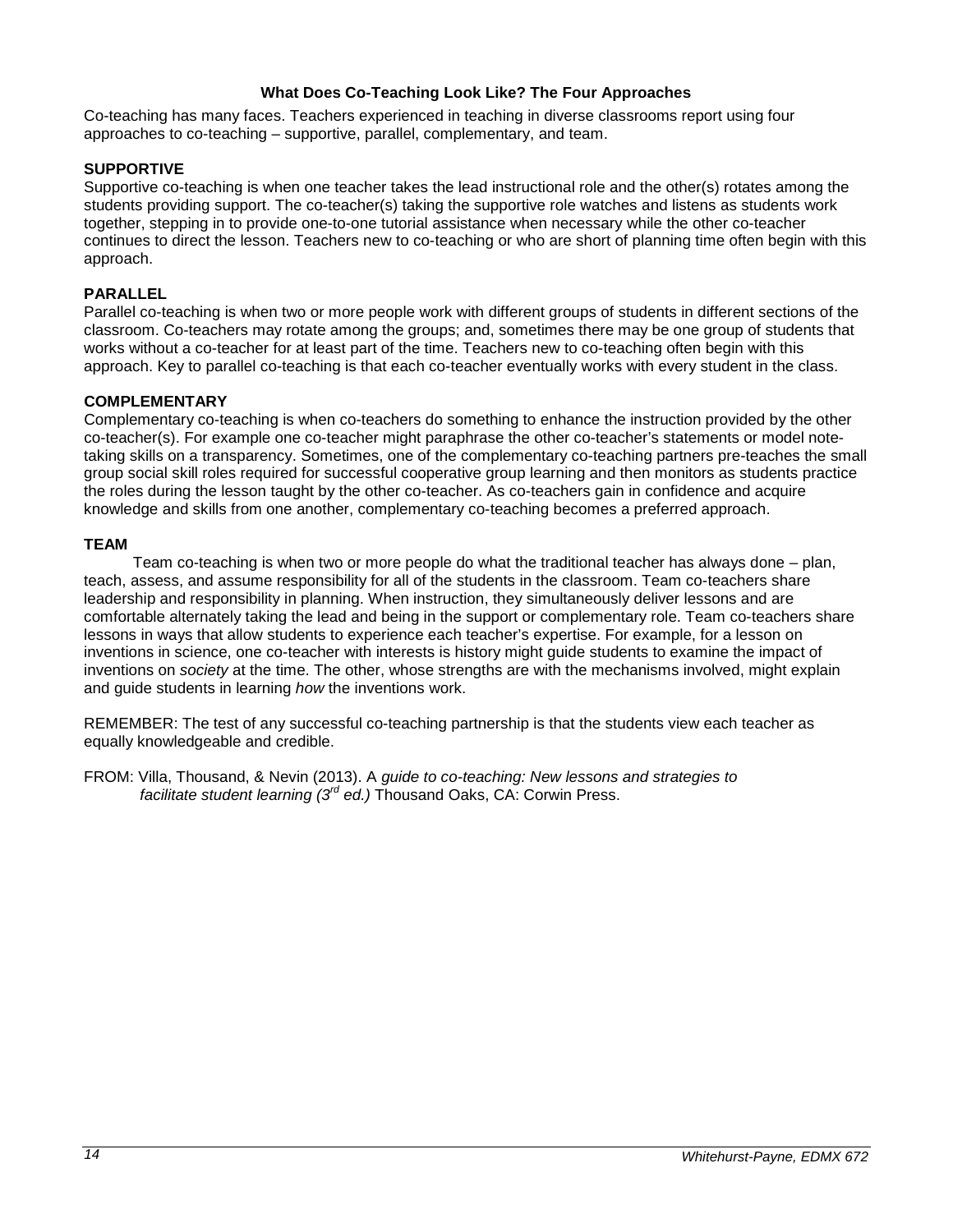## <span id="page-14-0"></span>**V. PROFESSIONAL AND ADMINISTRATIVE REQUIREMENTS**

- 1. "Person-first" language (e.g., "Student with Down Syndrome" rather than "Down Syndrome student") must be used throughout all written and oral assignments and discussions.
- 2. Word process all written plans for treatment and assessment. Keep an electronic copy of all of your work. You will want these for your records and for potential future use as professional portfolio entries.
- 3. Complete and submit all clinical experience documentation on the due dates for full credit. If you have extraordinary circumstances that impact timely submission, inform the university supervisor. Any time that you have questions or concerns, please contact the university supervisor immediately.
- 4. Profession behavior is expected at all school and community sites with educational and program personnel, students, families, and supervisory personnel.
- 5. Academic Honesty Policy and Plagiarism. Students are expected to adhere to standards of academic honesty and integrity, as outlined in the Student Academic Honesty Policy. All assignments must be original work, clear and error-free. All ideas/material that are borrowed from other sources must have appropriate references to the original sources. Any quoted material should give credit to the source and be punctuated accordingly. The instructor reserves the right to discipline any student for academic dishonesty, in accordance with the general rules and regulations of the university. Disciplinary action may include the lowering of a grade, a failing grade for the assignment or the class as a whole, or dismissal from the program or university.

## <span id="page-14-1"></span>**VI. GRADING SCALE**

## **Credit/No Credit**

<span id="page-14-2"></span>The candidate's university supervisor, in collaboration with the cooperating teacher, prepares a Clinical Practice Summary report and completes the *ES TPE Clinical Practice* assessment based upon observations and clinical practice cooperating teacher feedback. The rubric on pages 10 and 11 of this syllabus provide guidance for assigning a performance score on the clinical practice assessment document. These Clinical Practice Summary report and *ES TPE Clinical Practice* are presented to the teacher candidate at the exit meeting and all participants sign the documents. These documents serve as official verification of successful completion of Clinical Practice and are required for the University to recommend a candidate for a credential at the end of the program.

- 1. A grade of CREDIT (CR) or NO CREDIT (NC) is assigned for clinical practice experiences by the university supervisor. If a credential candidate has not successfully met the Education Specialist Teacher Performance Expectations at an appropriate level, the candidate may be required to extend or repeat the experience.
- 2. If a candidate is unsuccessful in a clinical practice experience, a grade of NO CREDIT will be given. Granting of an additional opportunity for clinical practice will be made based on the circumstances under which the original NO CREDIT was given.
- 3. Should a candidate be in the potential situation of receiving NO CREDIT for clinical practice, the university supervisor and cooperating teacher must complete a Statement of Concern (SOC) as soon as possible and provide copies to the Program Coordinator. The documentation in the SOC, the action plan, and the follow up steps to the plan are key documents that are used to verify inadequate performance in clinical practice, if the action plan is not achieved.
- 4. Should a second clinical practice experience be recommended, the candidate must re-register for the clinical practice course prior to the new placement being made.

## **Conditions for Removal from School Site**

<span id="page-14-3"></span>A candidate will be removed from the school site and a Statement of Concern documenting the situation will be written immediately if a candidate:

- 1. endangers students or others;
- 2. violates recognized codes of conduct, e.g. CSUSM Student Code of Conduct, CSUSM Academic Honesty Policy NEA Code of Ethics, CA Education Code Section 44932; and/or
- 3. is dismissed from the classroom or school site by the cooperating professional or site or district administrator.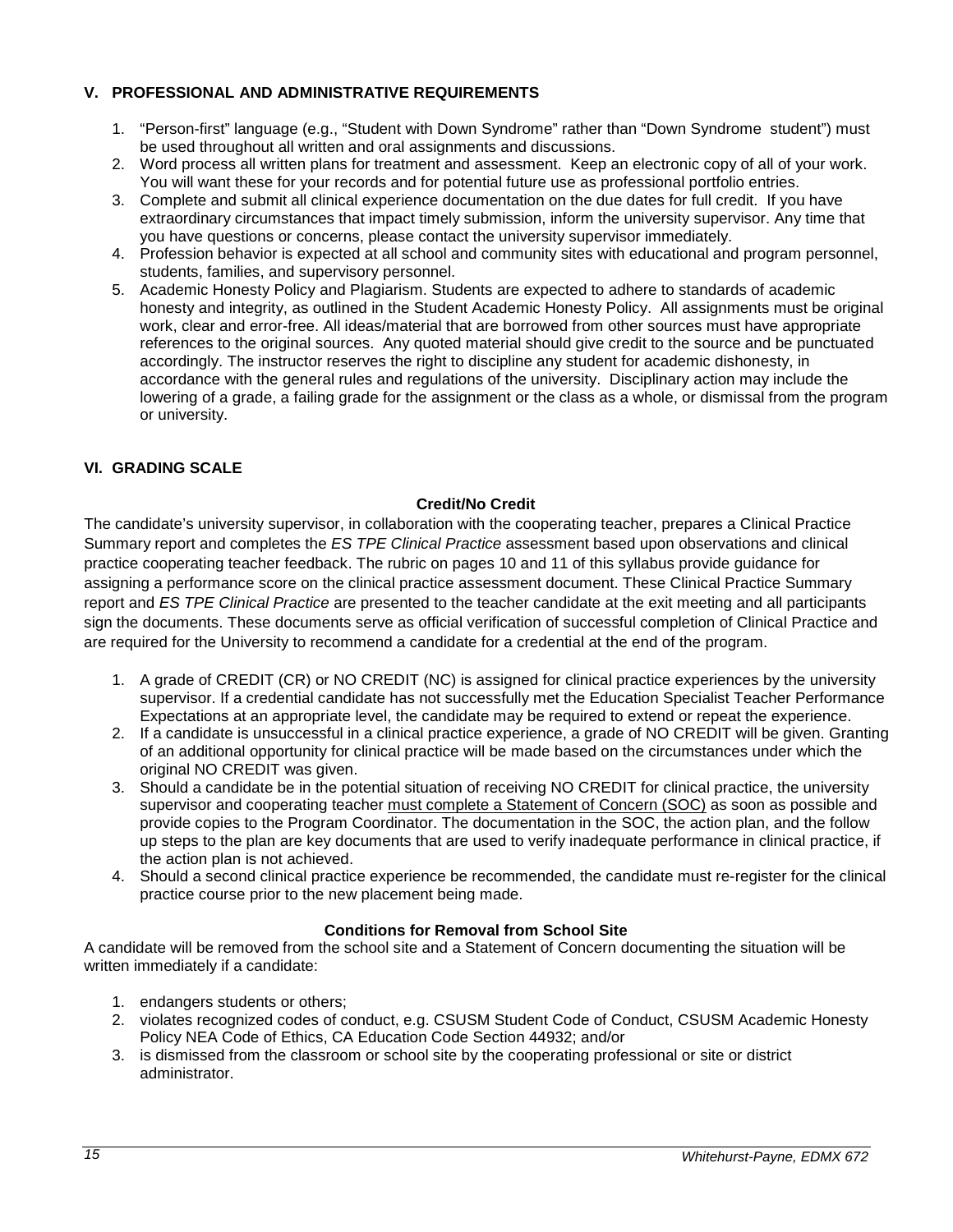The following rubric describes the timeframe, conditions, and expected evaluated behaviors and artifacts for each of the 4 performance levels on the CSUSM Mild/Moderate ES TPE Clinical Practice Assessment instrument. It clarifies the performance standard or criteria represented by the Does Not Meet (1), Approaching (2), Meets (3), and Exceptional (4) clinical rating for a TPE element on the 4-point rating scale. The University Supervisor and Cooperating Teacher can independently use this rubric and then confer as to the appropriate rating on a TPE element for a candidate they both are mentoring. A candidate must earn at least a Meets (3) score on each TPE element to get credit for the element in clinical practice.

| Does Not Meet (1)                                                                                                                                                                                                                                                                                                                                                                                                                                                                                                                                                                                                                                                                         | Approaching (2)                                                                                                                                                                                                                                                                                                                                                                                                                                                                                                                                                                                                                                           | Meets $(3)$                                                                                                                                                                                                                                                                                                                                                                                                                                                                                                                                                                                                                                                                            | Exceptional (4)                                                                                                                                                                                                                                                                                                                                                                                                                                                                                                                                                                                                                                                                       |
|-------------------------------------------------------------------------------------------------------------------------------------------------------------------------------------------------------------------------------------------------------------------------------------------------------------------------------------------------------------------------------------------------------------------------------------------------------------------------------------------------------------------------------------------------------------------------------------------------------------------------------------------------------------------------------------------|-----------------------------------------------------------------------------------------------------------------------------------------------------------------------------------------------------------------------------------------------------------------------------------------------------------------------------------------------------------------------------------------------------------------------------------------------------------------------------------------------------------------------------------------------------------------------------------------------------------------------------------------------------------|----------------------------------------------------------------------------------------------------------------------------------------------------------------------------------------------------------------------------------------------------------------------------------------------------------------------------------------------------------------------------------------------------------------------------------------------------------------------------------------------------------------------------------------------------------------------------------------------------------------------------------------------------------------------------------------|---------------------------------------------------------------------------------------------------------------------------------------------------------------------------------------------------------------------------------------------------------------------------------------------------------------------------------------------------------------------------------------------------------------------------------------------------------------------------------------------------------------------------------------------------------------------------------------------------------------------------------------------------------------------------------------|
| (the standard)                                                                                                                                                                                                                                                                                                                                                                                                                                                                                                                                                                                                                                                                            | (meeting the standard)                                                                                                                                                                                                                                                                                                                                                                                                                                                                                                                                                                                                                                    | (the standard)                                                                                                                                                                                                                                                                                                                                                                                                                                                                                                                                                                                                                                                                         | Performs the standard as                                                                                                                                                                                                                                                                                                                                                                                                                                                                                                                                                                                                                                                              |
| Requires significant more                                                                                                                                                                                                                                                                                                                                                                                                                                                                                                                                                                                                                                                                 | Understands but requires                                                                                                                                                                                                                                                                                                                                                                                                                                                                                                                                                                                                                                  | Meets the standard as stated                                                                                                                                                                                                                                                                                                                                                                                                                                                                                                                                                                                                                                                           | stated in the ES TPE at an                                                                                                                                                                                                                                                                                                                                                                                                                                                                                                                                                                                                                                                            |
| understanding, instruction,                                                                                                                                                                                                                                                                                                                                                                                                                                                                                                                                                                                                                                                               | additional coaching or                                                                                                                                                                                                                                                                                                                                                                                                                                                                                                                                                                                                                                    | in the ES TPE at the level of                                                                                                                                                                                                                                                                                                                                                                                                                                                                                                                                                                                                                                                          | exceptional level, well                                                                                                                                                                                                                                                                                                                                                                                                                                                                                                                                                                                                                                                               |
| and/or experience                                                                                                                                                                                                                                                                                                                                                                                                                                                                                                                                                                                                                                                                         | clarification                                                                                                                                                                                                                                                                                                                                                                                                                                                                                                                                                                                                                                             | a novice teacher                                                                                                                                                                                                                                                                                                                                                                                                                                                                                                                                                                                                                                                                       | beyond novice                                                                                                                                                                                                                                                                                                                                                                                                                                                                                                                                                                                                                                                                         |
| Given the timeframe of the<br>clinical practice experience<br>(i.e., 50 days for<br>Mild/Moderate clinical<br>practice and 20 days for<br>Moderate/Severe clinical<br>practice) and the modeling,<br>guided practice, and<br>coaching provided by the<br>Cooperating Teacher (Intern<br>Support Provider) and<br>University Supervisor, either<br>or both the University<br>Supervisor and/or<br><b>Cooperating Teacher's</b><br>assess via their<br>observations and/or<br>examination of the artifacts<br>(e.g., assessment report,<br>observation report, lesson<br>plans) provided by the<br>candidate for the given TPE<br>element leads to the<br>conclusion that the<br>candidate: | Given the timeframe of the<br>clinical practice experience<br>(i.e., 50 days for<br>Mild/Moderate clinical<br>practice and 20 days for<br>Moderate/Severe clinical<br>practice) and the modeling,<br>guided practice, and<br>coaching provided by the<br>Cooperating Teacher (Intern<br>Support Provider) and<br>University Supervisor, either<br>or both the University<br>Supervisor and/or<br><b>Cooperating Teacher</b><br>assess via their<br>observations and/or<br>examination of the artifacts<br>(e.g., assessment report,<br>observation report, lesson<br>plans) provided by the<br>candidate for the given TPE<br>element that the candidate: | Given the timeframe of the<br>clinical practice experience<br>(i.e., 50 days for<br>Mild/Moderate clinical<br>practice and 20 days for<br>Moderate/Severe clinical<br>practice) and the modeling,<br>guided practice, and coaching<br>provided by the Cooperating<br><b>Teacher (Intern Support)</b><br>Provider) and University<br>Supervisor, both the<br>University Supervisor and<br>Cooperating Teacher assess<br>via their observations and<br>examination of the artifacts<br>(e.g., assessment report,<br>observation report, lesson<br>plans) provided by the<br>candidate for the given TPE<br>element that there is<br>adequate evidence to<br>conclude that the candidate: | Given the timeframe of the<br>clinical practice experience<br>(i.e., 50 days for<br>Mild/Moderate clinical<br>practice and 20 days for<br>Moderate/Severe clinical<br>practice) and the modeling,<br>guided practice, and<br>coaching provided by the<br><b>Cooperating Teacher (Intern</b><br>Support Provider) and<br>University Supervisor, both<br>the University Supervisor<br>and Cooperating Teacher<br>assess via their<br>observations and<br>examination of the artifacts<br>(e.g., assessment report,<br>observation report, lesson<br>plans) provided by the<br>candidate for the given TPE<br>element that there is ample<br>evidence to conclude that<br>the candidate: |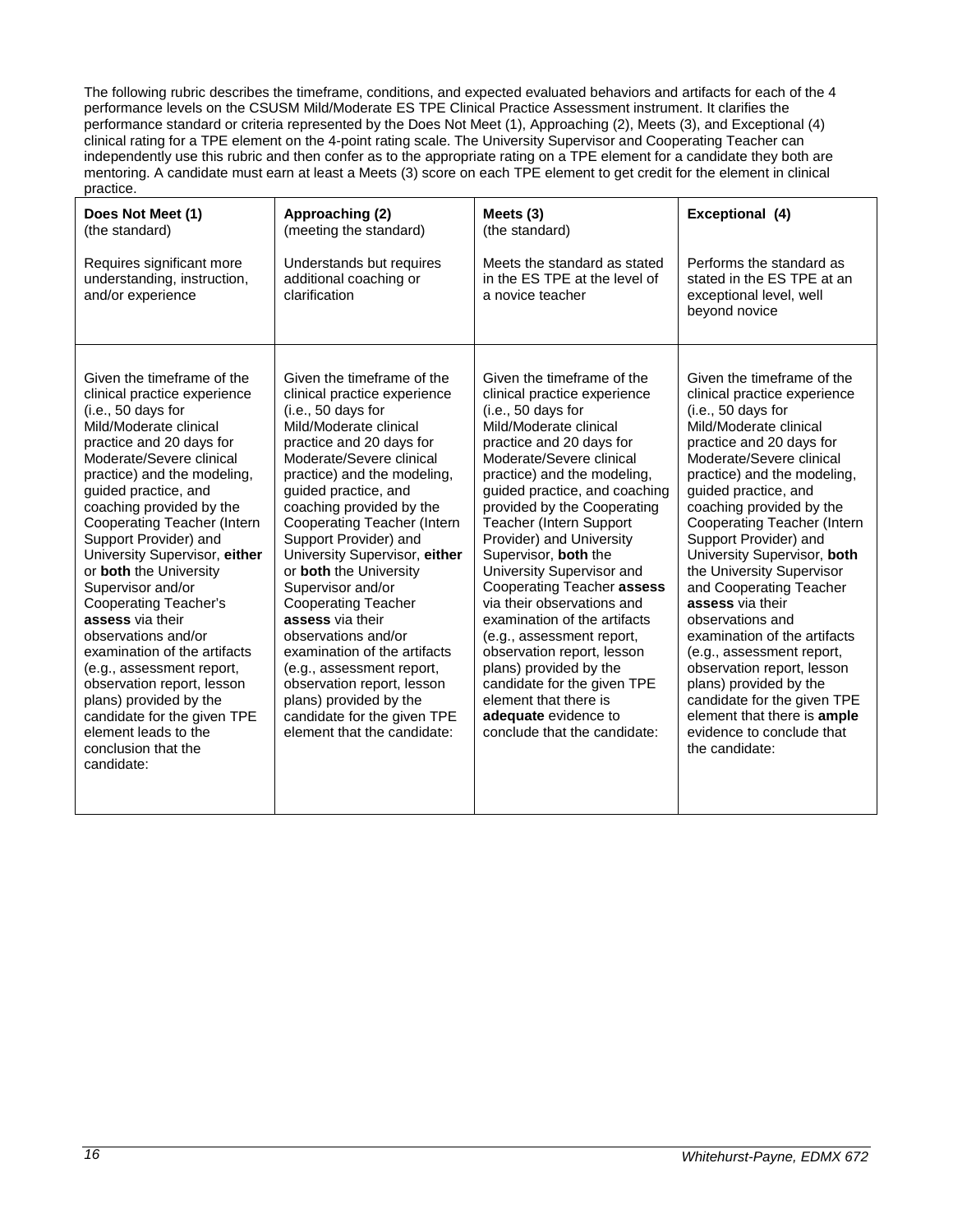| Does Not Meet (1)<br>(the standard)                                                                                                                                                                                                                                                                                                                                                                                                                                                                                                                                                                                                                                                                                                                                                                                                                             | Approaching (2)<br>(meeting the standard)                                                                                                                                                                                                                                                                                                                                                                                                                                                                                                                                                                                                                                                                                                                                                                             | Meets (3)<br>(the standard)                                                                                                                                                                                                                                                                                                                                                                                                                                                                                                                                                                                                                                                                             | Exceptional (4)                                                                                                                                                                                                                                                                                                                                                                                                                                                                                                                                                                                                                                                                                                                                   |
|-----------------------------------------------------------------------------------------------------------------------------------------------------------------------------------------------------------------------------------------------------------------------------------------------------------------------------------------------------------------------------------------------------------------------------------------------------------------------------------------------------------------------------------------------------------------------------------------------------------------------------------------------------------------------------------------------------------------------------------------------------------------------------------------------------------------------------------------------------------------|-----------------------------------------------------------------------------------------------------------------------------------------------------------------------------------------------------------------------------------------------------------------------------------------------------------------------------------------------------------------------------------------------------------------------------------------------------------------------------------------------------------------------------------------------------------------------------------------------------------------------------------------------------------------------------------------------------------------------------------------------------------------------------------------------------------------------|---------------------------------------------------------------------------------------------------------------------------------------------------------------------------------------------------------------------------------------------------------------------------------------------------------------------------------------------------------------------------------------------------------------------------------------------------------------------------------------------------------------------------------------------------------------------------------------------------------------------------------------------------------------------------------------------------------|---------------------------------------------------------------------------------------------------------------------------------------------------------------------------------------------------------------------------------------------------------------------------------------------------------------------------------------------------------------------------------------------------------------------------------------------------------------------------------------------------------------------------------------------------------------------------------------------------------------------------------------------------------------------------------------------------------------------------------------------------|
| Requires significant more<br>understanding, instruction,<br>and/or experience                                                                                                                                                                                                                                                                                                                                                                                                                                                                                                                                                                                                                                                                                                                                                                                   | Understands but requires<br>additional coaching or<br>clarification                                                                                                                                                                                                                                                                                                                                                                                                                                                                                                                                                                                                                                                                                                                                                   | Meets the standard as stated<br>in the ES TPE at the level of<br>a novice teacher                                                                                                                                                                                                                                                                                                                                                                                                                                                                                                                                                                                                                       | Performs the standard as<br>stated in the ES TPE at an<br>exceptional level, well<br>beyond novice                                                                                                                                                                                                                                                                                                                                                                                                                                                                                                                                                                                                                                                |
| 1)<br>has demonstrates the<br>knowledge and/or<br>practice articulated in<br>the TPE element<br>criterion with little<br>frequency and will<br>require extensive<br>modeling, coaching,<br>instruction, and clinical<br>experience to potentially<br>achieve the criterion<br>performance<br>has provided few or no<br>2)<br>evidences that are<br>assessed as (a) relevant<br>examples, (b)<br>appropriate to the<br>content of the TPE<br>element, or (c) adequate<br>to demonstrate the<br>criterion as stated in the<br><b>TPE</b> element<br>3)<br>even when provided<br>with prompting and<br>direct questioning, has<br>difficulty identifying ways<br>in which the provided<br>artifact(s) and/or his/her<br>assessment, instruction,<br>decision-making, and<br>collaborative behaviors<br>illustrate performance of<br>the TPE element's<br>criterion | 1) has demonstrated, but<br>not yet consistently,<br>the knowledge and/or<br>practice articulated in the<br>TPE element criterion<br>and requires and will<br>benefit from further<br>modeling, coaching,<br>and/or clarification to<br>achieve the criterion<br>performance<br>2) has provided some, but<br>not yet sufficient,<br>evidences that are (a)<br>relevant examples, (b)<br>appropriate to the<br>content of the TPE<br>element, and (c)<br>adequate to demonstrate<br>the criterion as stated in<br>the TPE element<br>3) requires some<br>prompting, when asked<br>to describe and explain<br>ways in which the<br>provided artifact(s)<br>and/or his/her<br>assessment, instruction,<br>decision-making, and<br>collaborative behaviors<br>illustrate performance of<br>the TPE element's<br>criterion | 1)<br>has consistently<br>demonstrated the<br>knowledge and/or<br>practice articulated in the<br>TPE element criterion<br>with minimal need for<br>further modeling,<br>coaching or clarification<br>2)<br>has provided evidences<br>that are (a) relevant<br>examples, (b)<br>appropriate to the<br>content of the TPE<br>element, and (c)<br>adequate to demonstrate<br>the criterion as stated in<br>the TPE element<br>3)<br>can describe and<br>explain, with little to no<br>prompting, ways in<br>which the provided<br>artifact(s) and/or his/her<br>assessment, instruction,<br>decision-making, and<br>collaborative behaviors<br>illustrate performance of<br>the TPE element's<br>criterion | has consistently<br>1)<br>demonstrated the<br>knowledge and/or<br>practice articulated in<br>the TPE element<br>criterion without need for<br>further modeling,<br>coaching or clarification<br>has provided multiple<br>2)<br>evidences that are<br>clearly (a) relevant<br>examples, (b)<br>appropriate to the<br>content of the TPE<br>element, and (c)<br>adequate to<br>demonstrate the<br>criterion as stated in the<br><b>TPE</b> element<br>3)<br>can independently<br>(without prompting)<br>describe and explain in<br>detail ways in which the<br>provided artifact(s)<br>and/or his/her<br>assessment, instruction,<br>decision-making, and<br>collaborative behaviors<br>illustrate performance of<br>the TPE element's<br>criterion |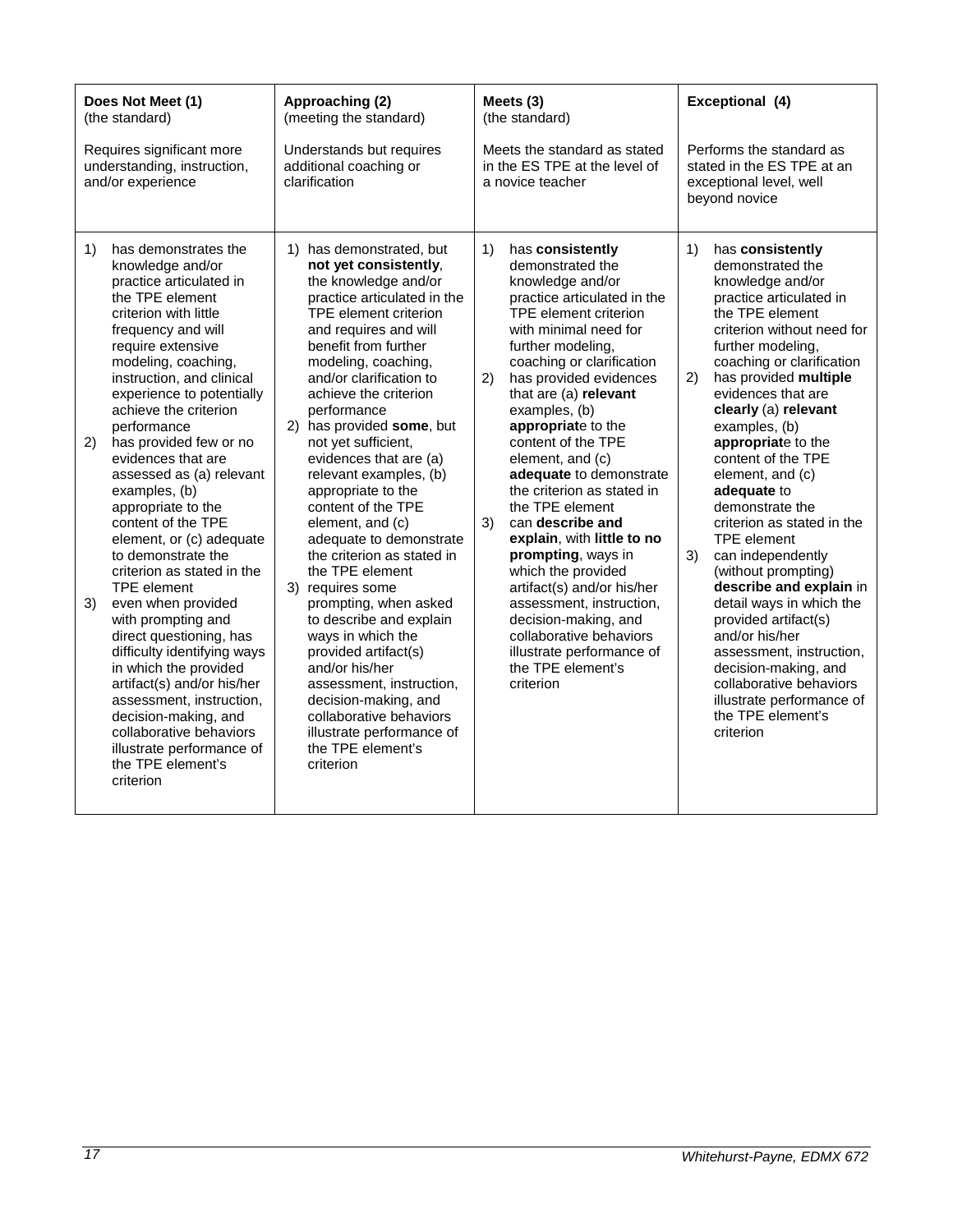## <span id="page-17-0"></span>**VII. COURSE FEATURES**

## **Authorization to Teach English Learners**

<span id="page-17-1"></span>This credential program has been specifically designed to prepare teachers for the diversity of languages often encountered in California public school classrooms. The authorization to teach English learners is met through the infusion of content and experiences within the credential program, as well as additional coursework. Students successfully completing this program receive a credential with authorization to teach English learners.

#### **Students with Disabilities Requiring Reasonable Accommodations**

<span id="page-17-2"></span>Candidates with disabilities who require reasonable accommodations must be approved for services by providing appropriate and recent documentation to the Office of Disable Student Services (DSS). This office is located in Craven Hall 4300, and can be contacted by phone at (760) 750-4905, or TTY (760) 750-4909. Candidates authorized by DSS to receive reasonable accommodations should meet with their instructor during office hours or, in order to ensure confidentiality, in a more private setting.

#### **Academic Writing Requirement**

<span id="page-17-3"></span>This course ensures that the university's minimum 2,500-word per course writing requirement is met through the course assignments, reflections, and postings for Education Specialist standard.

#### **CSUSM Academic Honesty Policy**

<span id="page-17-4"></span>"Students will be expected to adhere to standards of academic honesty and integrity, as outlined in the Student Academic Honesty Policy. All written work and oral presentation assignments must be original work. All ideas/materials that are borrowed from other sources must have appropriate references to the original sources. Any quoted material should give credit to the source and be punctuated with quotation marks.

Students are responsible for honest completion of their work including examinations. There will be no tolerance for infractions. If you believe there has been an infraction by someone in the class, please bring it to the instructor's attention. The instructor reserves the right to discipline any student for academic dishonesty in accordance with the general rules and regulations of the university. Disciplinary action may include the lowering of grades and/or the assignment of a failing grade for an exam, assignment, or the class as a whole."

Incidents of Academic Dishonesty will be reported to the Dean of Students. Sanctions at the University level may include suspension or expulsion from the University.

#### <span id="page-17-5"></span>**Plagiarism:**

As an educator, it is expected that each candidate will do his/her own work, and contribute equally to group projects and processes. Plagiarism or cheating is unacceptable under any circumstances. If you are in doubt about whether your work is paraphrased or plagiarized see the Plagiarism Prevention for Students website [http://library.csusm.edu/plagiarism/index.html.](http://library.csusm.edu/plagiarism/index.html) If there are questions about academic honesty, please consult the University catalog.

## **School of Education Attendance Policy – Clinical Practice**

<span id="page-17-6"></span>Due to the dynamic and interactive nature of courses in the School of Education, all candidates are expected to attend all classes and participate actively. At a minimum, candidates must attend more than 80% of class time, or s/he may not receive a passing grade for the course at the discretion of the instructor. Individual instructors may adopt more stringent attendance requirements. Should the candidate have extenuating circumstances, s/he should contact the instructor as soon as possible. *(Adopted by the COE Governance Community, December, 1997).*

This course: All teacher candidates are expected to be present at their assigned school site as scheduled by program requirements and the specific school site calendar and teaching contract. Should the teacher candidate have extenuating circumstances, s/he should contact the University Supervisor and Program Coordinator as soon as possible.